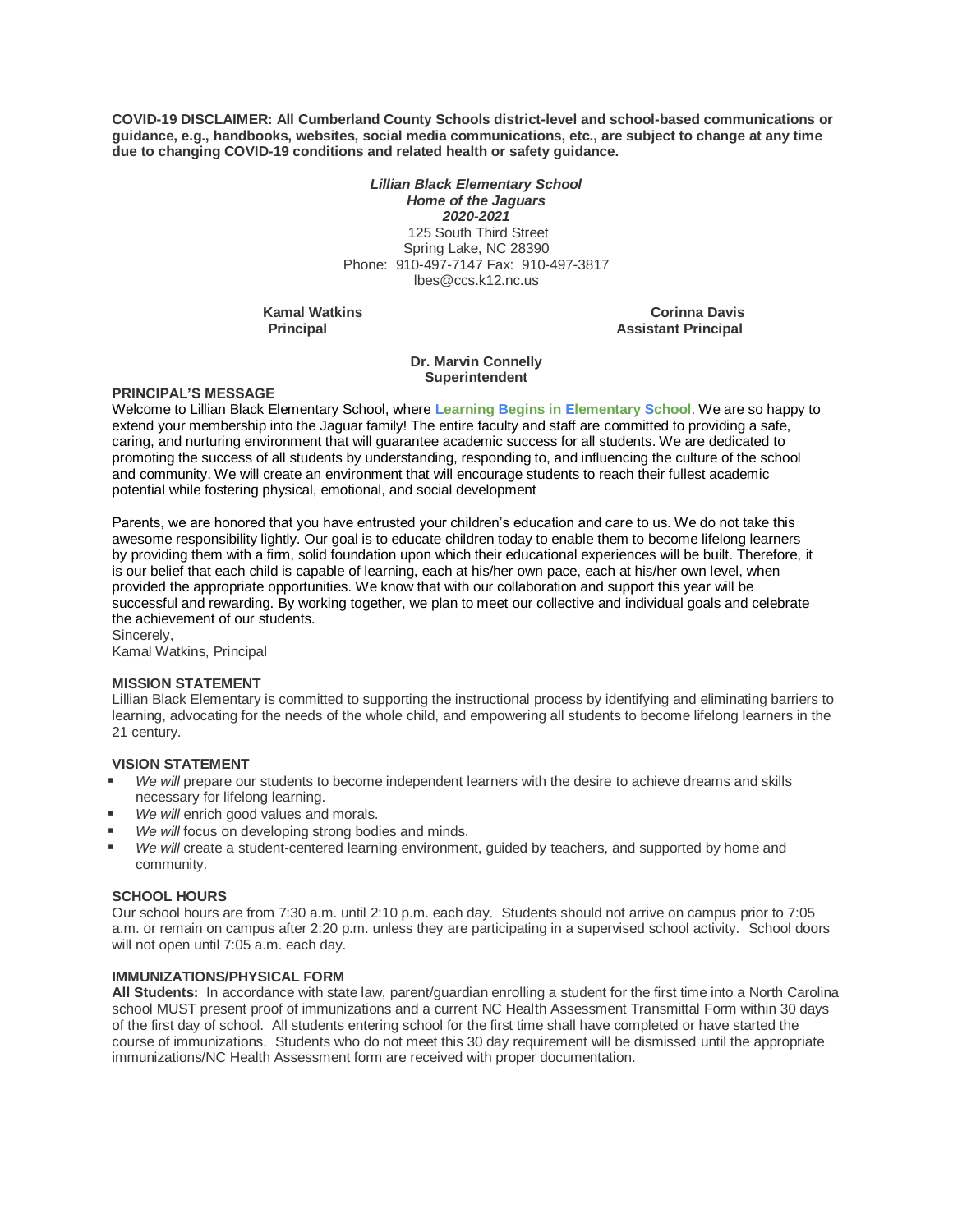## **MEDICATION POLICY**

In an effort to do all that we can to assure the health and safety of all children, we are seeking your support in the full implementation of the Cumberland County Schools' policy dealing with medication at school. Effective immediately, the following procedures will be utilized by all schools for the administration of medication by school personnel:

- 1. All medicine, including aspirin, cough syrup, sunscreen, insect repellent, etc., administered by school personnel at school, must have written permission. Parents will fill out a medication form as required by board policy.
- 2. Parents are responsible for transporting to and from school all medicines to be administered by school personnel. **Children are not allowed to transport medicine to and from school.**
- 3. Medicine will be counted in the presence of the parent.
- 4. Medication should be in the original container prepared by the pharmacist, which includes name, dosage, instructions and storage information.
- 5. School personnel designated by the principal will administer medicine to your child.
- 6. A log will be kept of medication administered at school.

## **MEDICAL SUPPLIES, SICKNESSES, EMERGENCIES**

Students **may not** go to the office for aspirin or medicine without a medication form signed on file. It is against the law for school officials to supply medicine for a student who is ill. The school can help with such things as emergency first aid. If a student is too ill to attend classes, he/she is too ill to remain in school, and parents will be notified that the student needs to be picked up.

## **SCHOOL BREAKFAST AND LUNCH**

**We are a CEP school!** Cumberland County Schools (CCS) Child Nutrition Services is excited to announce The Community Eligibility Provision (CEP) is being offered at Lillian Black Elementary and many other CCS schools during the 2021-2022 school year. This provision enables each student enrolled in the participating schools to receive a breakfast and lunch at no charge on days when school is in session. Students enrolled at participating CEP schools are not required to submit a lunch application to receive meals at no charge. Students are allowed to purchase additional items at lunch time based on availability. Please visit the Child Nutrition website if you have further questions regarding CEP.

## **OUTSIDE FOOD**

Food brought in for the purpose of celebrations, birthdays, holidays, etc. will not be consumed during instructional time. All food must be store-purchased. We ask that parents refrain from bringing fast-food into our school cafeteria, as it does not support our commitment to healthy eating in our cafeteria.

## **SCHOOL BUSES**

School buses are a means of transportation provided by the State of North Carolina. Students who ride buses are expected to conduct themselves in an orderly manner. Students who misbehave on the school bus may be suspended from riding the bus for an indefinite period of time. Utilizing school transportation is a privilege and may be revoked due to repeated inappropriate behavior. The school principal and assistant principal have authority to suspend pupils from riding the bus for the following infractions:

- 1. *Delaying the bus schedule.*
- 2. *Fighting, smoking, using profanity, or refusing to obey instructions of school authorities or a bus driver while riding a school bus.*
- 3. *Tampering with a school bus.*
- 4. *Refusing to meet the bus at designated stops*
- 5. *Unauthorized leaving of the bus when in route to school or returning home.*
- 6. *Playing, throwing trash, paper or other objects while the bus is in operation.*
- 7. *Failing to observe established safety rules and regulations*
- 8. *Electronics are not allowed on school buses.*
- 9. *Any ball, special project, large box, etc. that is brought on a school bus is to be checked in with the bus driver.*
- 10. *Balloons, flowers, party items, birthday items, etc. will not be transported on the bus.*

Misconduct on the school bus could endanger the safety of other pupils. Each student is expected to do his/her part in making our buses safe.

**Because of space limitation and insurance purposes, no student will be allowed to ride a school bus if he/she has not been assigned to that bus in accordance with his/her resident address. Any request to change a bus assignment must be presented in advance in writing and approved by the principal or assistant principal prior to the change.**

## **PROMOTION STANDARDS**

The Cumberland County Board of Education holds high expectations for all students and believes staff, students, parents, and the community must share accountability for student achievement. Local student standards and performance guidelines are based on the need for students to demonstrate proficiency in all academic areas and a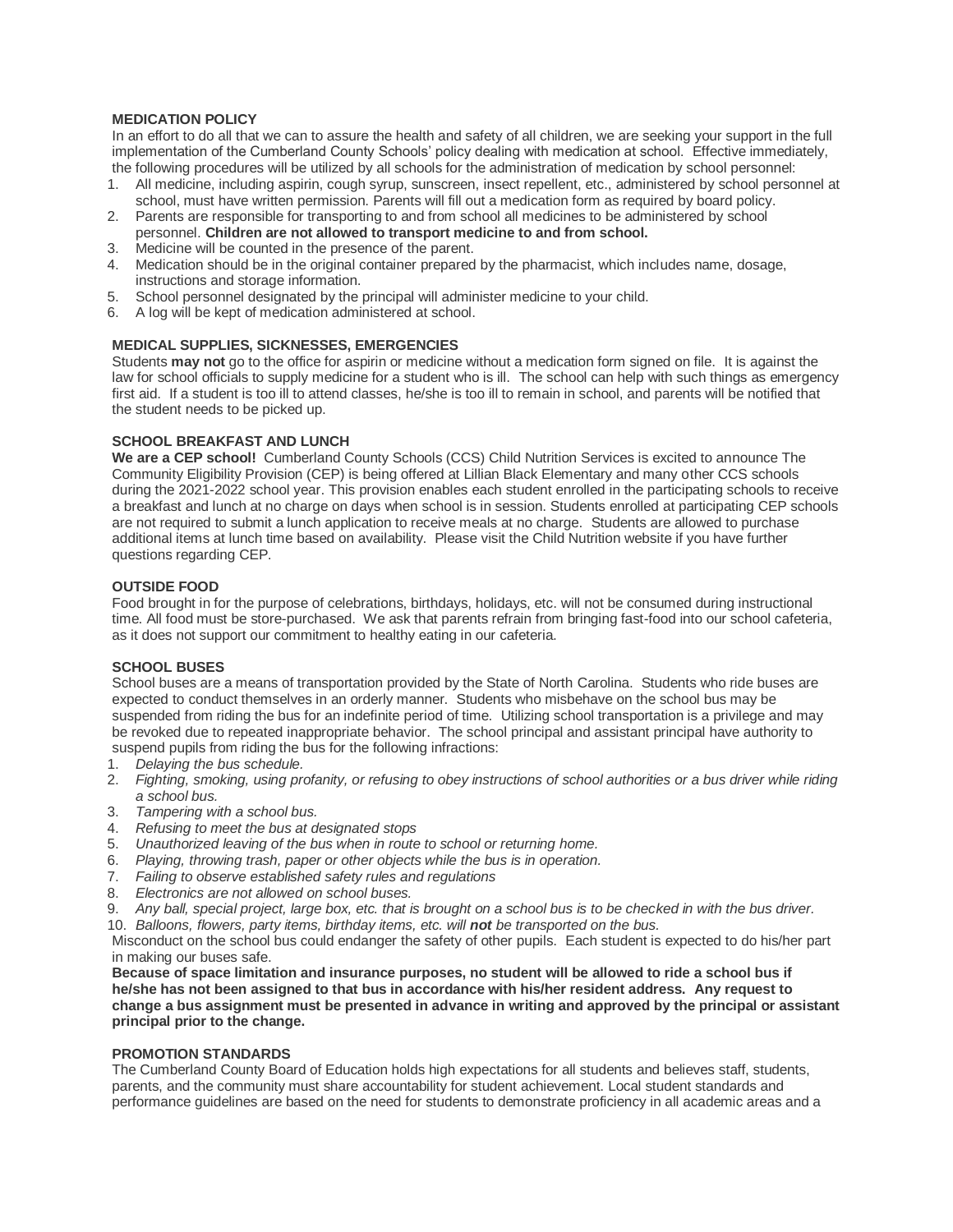belief in the need to provide early and ongoing assistance to students who are not performing at a proficient level. It is imperative that promotion standards be rigorous enough to provide students with the skills, knowledge, and confidence they need to be successful at the next grade level.

Recognizing the state's guidelines for retention, the Board of Education acknowledges the necessity of thoughtful decisions regarding retaining students. The complex dimensions of all promotion/retention decisions make clear that each child's placement deserves to be decided on its own merits. The school principal has the ultimate responsibility for promotion/retention decisions in accordance with General Statute 115C-288(a) and in alignment with North Carolina Student Accountability Standards.

## **GRADING**

*Grades K-2*

- IV Above Grade Level
- III On Grade Level
- II Below Grade Level
- I Well Below Grade Level

*Grades 3-5* 

- $90 100 = A$
- $80 89 = B$
- $77 79 = C$
- $60 69 = D$
- $< 59 = F$
- *Support Areas & Conduct*
- S Satisfactory
- N Needs Improvement
- U Unsatisfactory

## **PARENT PORTAL**

The Parent Portal is a wonderful tool for parents to ensure they are staying on top of their child's grades throughout the school year. Login information for the Parent Portal is sent home to all parents during the month of September. Each child has specific login information. There is no generic login. If you have any questions about logging in to the Parent Portal throughout the year, please contact our Data Manager.

## **PHYSICAL EDUCATION-FITNESS GOALS**

The administration, faculty, and parents of Lillian Black consider the fitness of our students a high priority. Activities that promote emotional, social, and physical development are necessary to help each child achieve academic success and physical maturity. **State law requires at least 30 minutes of daily exercise for all students**. The following goals have been established for the physical education program:

- 1. Students will be able to understand what is meant by physical fitness.
- 2. Students will have the opportunity to learn and apply a variety of activities and skills to develop individual fitness levels.
- 3. Students will participate in large group, small group and individual activities that focus on teamwork, sportsmanship, and honesty.
- 4. Students will have an opportunity to expand individual interests in a variety of extra-curricular clubs.
- 5. Students will be given opportunities to participate in community efforts to support health related charitable organizations.
- 6. Students will be exposed to curriculum integration activities in physical education that incorporate math skills, knowledge of science concepts, and health awareness issues.
- 7. Students will learn a variety of lifetime fitness activities.
- Students will assume leadership roles in the physical education program.

\*\* If you have questions, suggestions, or comments, please contact:

## **David Culbreth at (910) 678-2445.**

## **VERIFICATION OF ADDRESS**

Each student must complete a Verification of Address form at the beginning of the school year or upon enrollment during the year. This form must be on file for each student. Notify the office and classroom teacher of any change in address or phone numbers during the school year. **Student addresses and phone numbers should always be current to enable us to contact parents in case of emergency.** We need at least three (3) emergency numbers on file. All students attending Lillian Black Elementary must live in our school district or be approved by Central Services to attend our School of Choice program. Proof of residency will be required.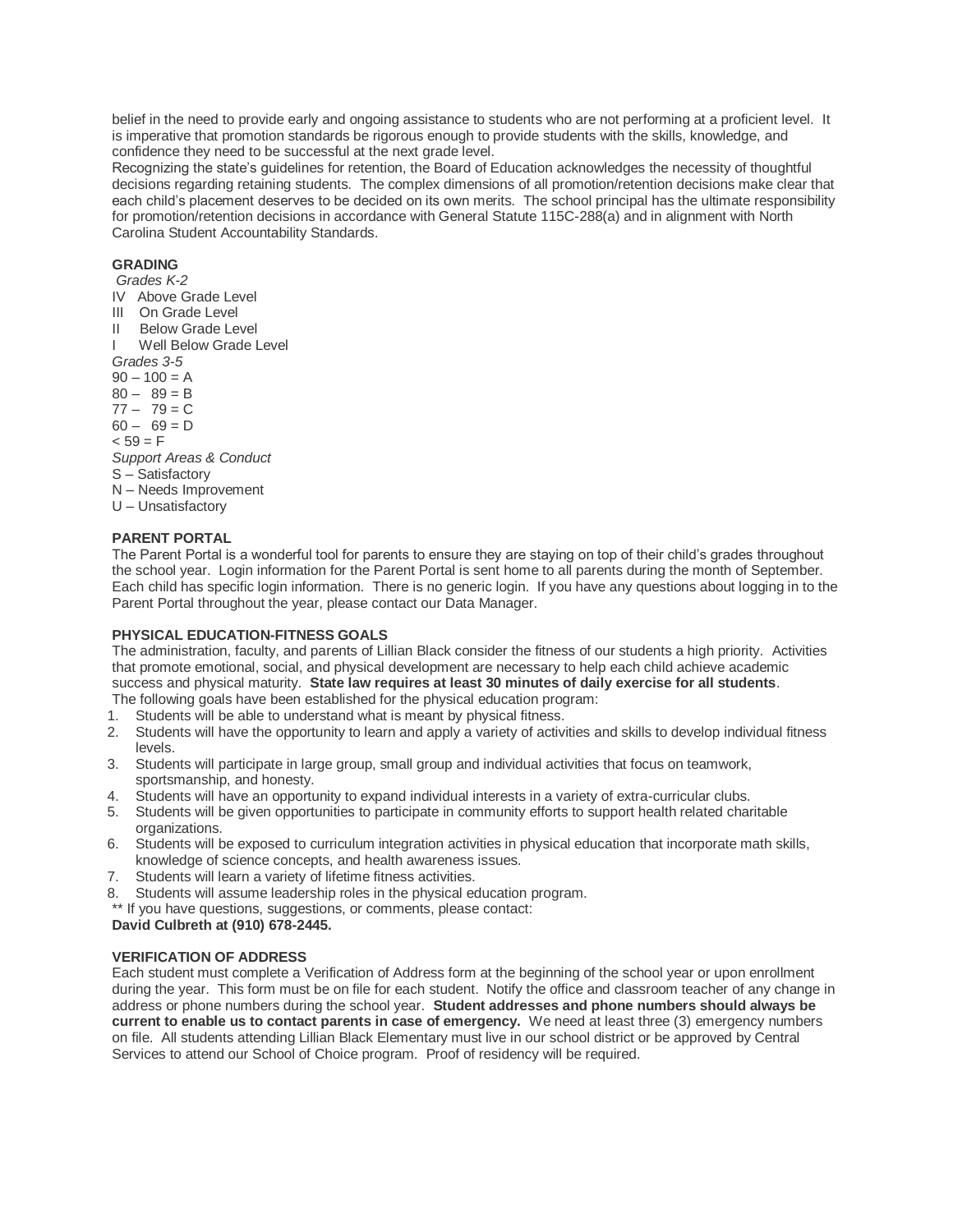## **VISITORS**

**Due to Covid-19 concerns, visitors and volunteers will be subject to prior approval from administration and handled on a case by case situation.** 

All visitors must go to the RECEPTIONIST DESK for information to include signing in before going to any classroom. **VISITOR PASSES MUST BE DISPLAYED AT ALL TIMES.** As visitors leave the building, they must stop by the office and sign out. **Parents and visitors will be asked to leave a valid ID at the front desk with the receptionist in exchange for a badge. Any adult on campus must have a valid ID to enter. This applies to all adults, even if you are well-known to school staff**. This will help ensure that all of our visitors sign in and out at the front office. Best practice, arrive 30 minutes prior to special events during school hours to verify identification. **Beginning this school year, adults will no longer be allowed in the building at morning drop off without permission from the front office. We will allow parents to walk in with students during the first week of school only. From then on all parents must follow our visitor policies at all times of day. Please refer to our CCS Visitor Policy which is included in the back of this handbook. Thank you in advance for assisting us with ensuring the safety of our students and staff.**

## **WITHDRAWAL FROM SCHOOL**

The procedure for withdrawal from school is as follows:

- 1. Parents need to notify the school either by phone or in person as soon as you are aware that your child will be withdrawing. We need at least a **two-day** notice to properly process withdrawal papers.
- 2. A withdrawal form will be given to the classroom teacher by the office.
- 3. A parent may pick up the withdrawal form in the office at the end of the student's last day in school unless other arrangements have been made.

## **ABSENCES/ATTENDANCE**

When a student is absent for one or more school days, an explanatory note must be sent to the teacher by the parent or guardian stating the reason for the absence. Such notes should contain the date of the absence, the specific reason for the absence, and the signature of the parent or guardian.

A perfect attendance certificate is earned only if the student is in attendance every day for at least half of the school day. **A half day is considered to be either arrival to school before 10:55 a.m. or departure from school after 10:55 a.m.** The student must be in attendance for a minimum of 3 hours and 25 minutes to be counted present for the day. In addition, the student tardies should not exceed 5 per nine weeks. Please, note that 3 tardies within a 9 week period constitutes an absence. **RETURNING PARENTS, PLEASE NOTE THIS CHANGE DUE TO THE EXTENSION IN OUR SCHOOL DAY.**

## **MAKE-UP WORK**

All work must be made up within five days after the student returns, unless the absence was for an extended period (five days or more). Written permission to stay after school must be received and approved by the teacher at least 24 hours in advance. Parents are responsible for transportation home.

## **SCHOOL RULES**

Any student shall be subject to disciplinary action and/or suspension for violation of the following rules:

- 1. Violation of Board policies, regulations issued by the individual school, or the NC General Statutes as stated in CUMBERLAND COUNTY SCHOOLS STUDENT CODE OF CONDUCT.
- 2. Being disrespectful to faculty and staff
- 3. Violating school bus rules
- 4. Using profanity and obscenity in any form
- 5. Truancy or leaving school campus without permission
- 6. Failing to carry out a reasonable request
- 7. Damaging school property
- 8. Dishonesty in any form
- 9. Smoking or possession of cigarettes, or other tobacco products, lighters or matches on the school campus are not allowed.
- 10. Fighting
- 11. Bullying/Harassment
- 12. Students are discouraged from bringing their own athletic equipment, toys, or any personal item that creates a distraction to the educational environment and for which the school is not responsible.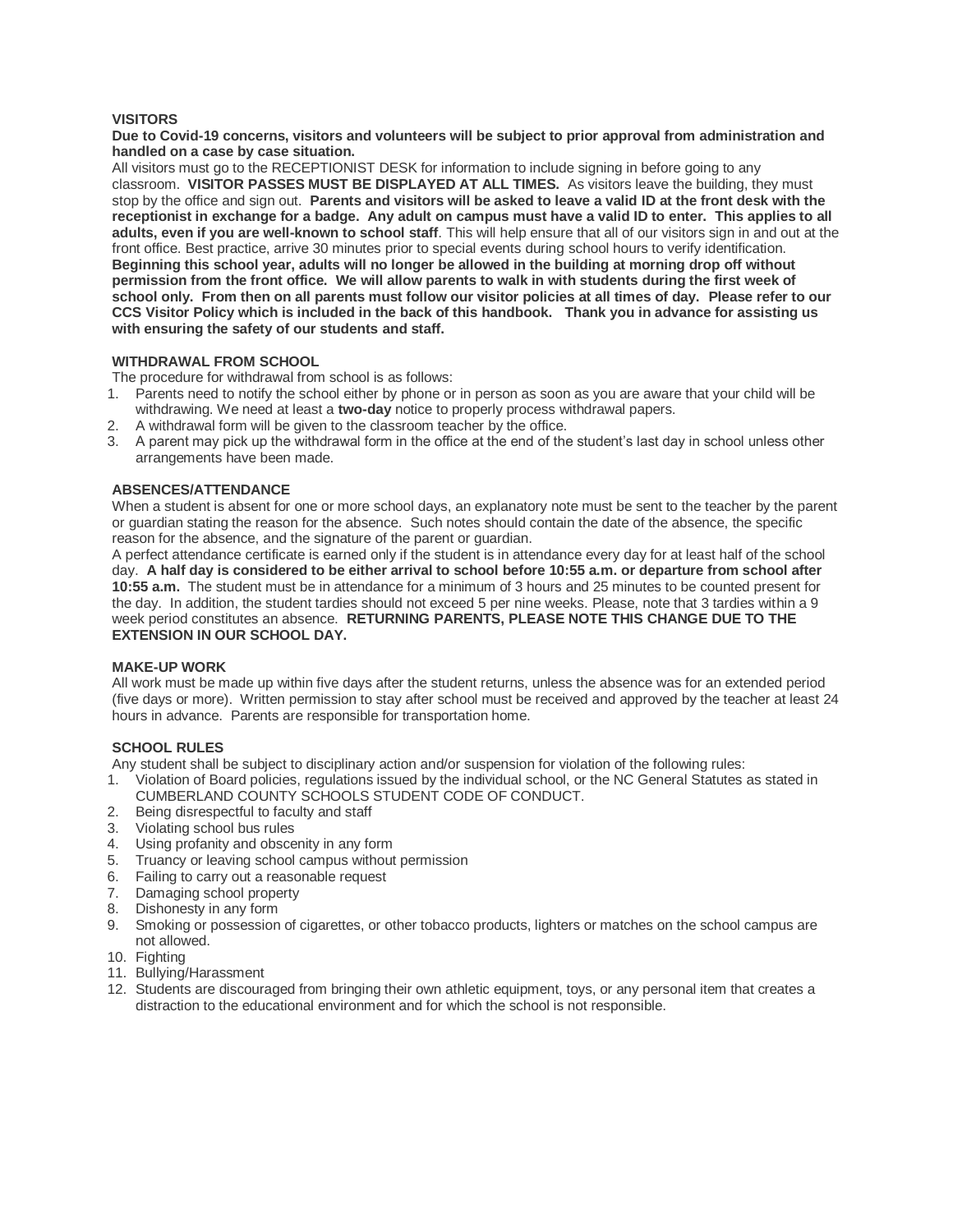## **DRESS CODE**

We take pride in our appearance here at Lillian Black Elementary School. Students should dress with modesty and good taste. Our dress code guidelines are listed below. If you have any questions, please feel free to contact the school.

## **Female Code of Dress**

- **Shirts**: Long or short sleeve, oxford style (button-down collar), turtleneck, or the school T-shirt. Tops should cover the torso (no midriff, halter, or spaghetti strap tops). Shirts with offensive pictures or language are prohibited.
- **Slacks/Shorts/Skirt/Jumper:** Shorts/Skirts/Jumpers must be knee-length. Pants must be worn at the waist
- **Shoes**: No open toes. **Flip-flops are prohibited,** no heelys, heel height should not exceed 1 ½ inches in height due to safety concerns.
- **Jackets/Coats**: Coats are not necessary during the school day while students are in the classroom and in the school building unless the student is cold. Coats are required to be worn outside during cold weather.

## **Male Code of Dress**

- **Shirts**: Long or short sleeve, oxford style (button-down collar), turtleneck, or the school T-shirt. Tops should cover the torso (no midriff, halter, or spaghetti strap tops). Shirts with offensive pictures or language are prohibited. Shirttails must be tucked inside of slacks, shorts, or skirts.
- **Slacks/Shorts**: Shorts must be knee-length. No baggy, sagging pants.
- **Shoes**: No open toes. **Flip-flops are prohibited,** no heelys
- **Jackets/Coats**: Coats are not necessary during the school day while students are in the classroom and in the school building unless the student is cold. Coats are required to be worn outside during cold weather.
- **Headgear**: Students should not wear hats, caps, bandannas, etc. inside the building, except for special events, medical, or religious reasons.
- **Hair**: Hair coloring and styling are permitted as long as it doesn't cause a disruption within the learning environment.
- **Accessories**: Chains hanging out of pockets or from clothing are not permitted.

Students violating the dress code will be given a verbal warning. Continued noncompliance after a verbal warning is given, will result in a Dress Code Violation Form being sent home requiring a parent's signature. A student out of compliance multiple times could result in "N" or "U" in conduct on the student's progress report/report card.

THE ADMINISTRATION HAS DISCRETION IN MAKING JUDGMENTS RELATING TO THE APPROPRIATENESS OF DRESS. THE APPEARANCE OF OUR STUDENT BODY REFLECTS UPON THE CLIMATE OF OUR SCHOOL. STUDENTS ARE EXPECTED TO ADHERE TO STANDARDS OF DRESS AND GROOMING THAT ARE ACCEPTABLE IN A POSITIVE LEARNING ENVIRONMENT.

## **SCHOOL PHONE POLICY/CHANGES IN TRANSPORTATION**

In an effort to provide safety and security for all of our students, please refrain from calling to alter your child's normal daily routine, add or delete persons on your checkout list, or change the set method of transportation to and from school. It is impossible to verify by phone that we are speaking with a parent, quardian, or other person(s) responsible for your child's welfare. Please submit all change requests in writing with your signature and date. **EMAILS WILL NOT BE ACCEPTED. THE DAILY DEADLINE TO SUBMIT A TRANSPORTATION CHANGE IS 11:55 AM.** Your child should be aware of persons who are on the checkout list. Please discuss with your child the importance of following their set route and method of transportation to and from school each day. **Please be assured that we will assist you if an emergency arises.** Friends and relatives are not to call students at school. Students will not be called out of class to answer a phone call.

## **CHECKOUT POLICY AND PROCEDURES**

Cumberland County Board of Education Policy states that *"no staff member shall excuse any pupil from school or class prior to the end of the school day or class, or into any person's custody, without the direct prior approval and knowledge of the principal or his designee."*

Students being checked out in the afternoon must be signed out through the office before 1:45 p.m. Only in an extreme emergency will students be allowed to check out after 1:45 p.m. This will ease the heavy flow of traffic in front of the school and allow the classroom teachers an uninterrupted period of time to close out the day and give final instructions for homework, projects, etc. This time in the afternoon is also used for school wide announcements. ONLY persons listed on the checkout form may sign out students. Those persons must report to the office and sign a checkout sheet. Students will be called from the class over the telephone paging system. **Picture ID is required for all checkouts.**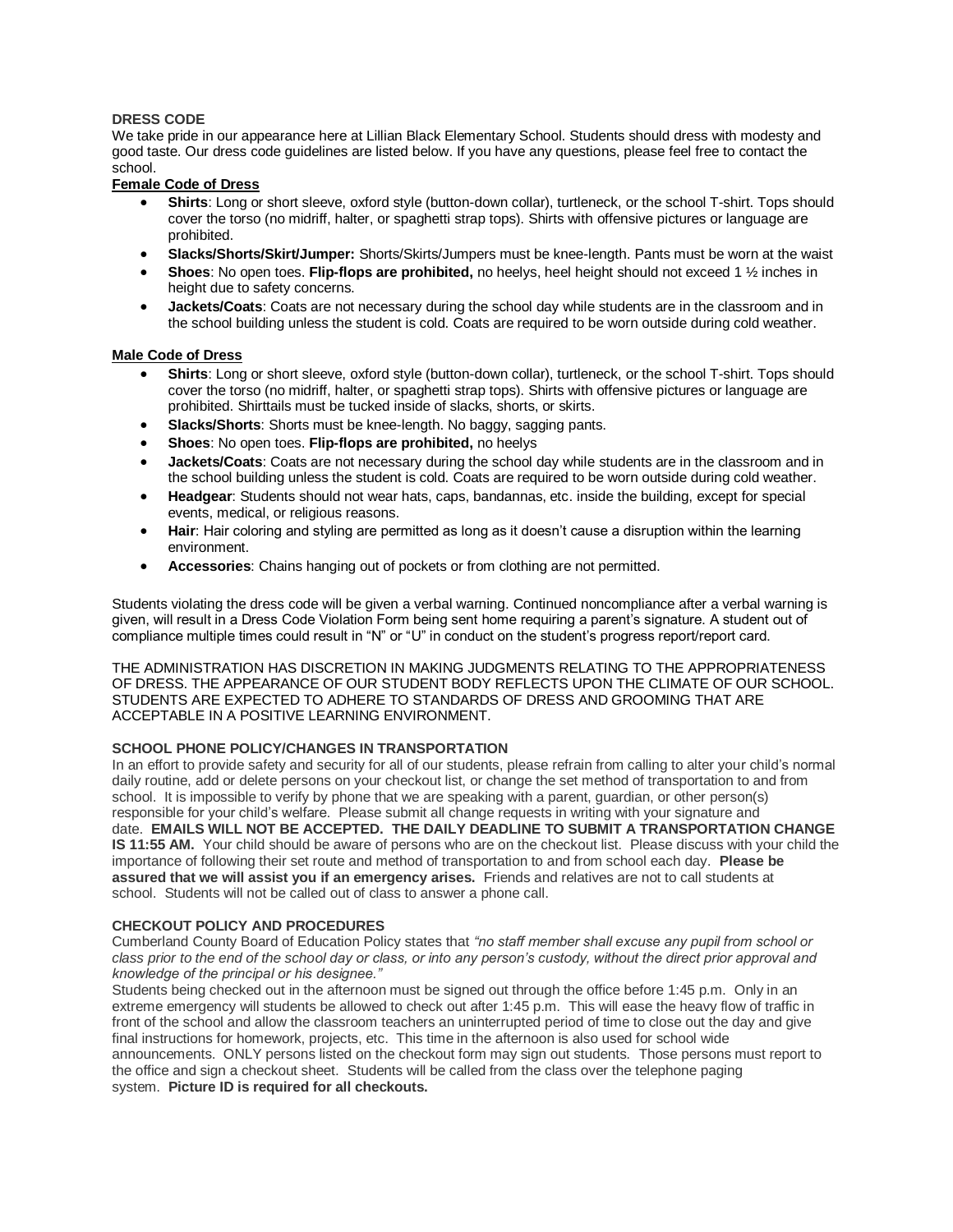## **SAFETY DRILLS**

Safety drills (bus, fire, tornado, lock down, etc.) are practiced to help maintain a safe and orderly environment. Being aware and understanding procedures of a crisis should prevent situations from escalating. Any student causing a disruption or failing to follow adult directions during a safety drill may receive a disciplinary consequence as these drills are specifically in place to ensure safety in crisis or emergency situations.

#### **PARENT/TEACHER COMMUNICATION**

Parents are encouraged to stay in contact with their child's teacher. However, parent conferences (via phone or faceto-face) will be limited to after school and during planning periods. This administration is committed to preserving our students' and teachers' instructional day. Therefore, if you call a teacher during instructional time, a message will be taken. **Class Dojo** is also another way teachers and parents can communicate. There is a Class Dojo app that can be added to your phone to keep in regular contact with your child's teacher and the school. All teachers will be using Class Dojo this year as well as the principal making regular school announcements through this mode of communication. Parents have shared that they find this tool very useful and sometimes prefer it to other modes of communication.

#### **PARENT-TEACHER CONFERENCES**

We will set aside time in the fall and in the spring to schedule Parent-Teacher Conferences. The conferences enable parents and teachers to discuss the educational development of the student and to explore other areas that may be relevant. Parents who would like a conference with a teacher at other times during the year should make an appointment with the individual teacher by calling the school. These appointments should be made after school at 2:30 PM. Parent Teacher conferences may be conducted virtually, via phone or in person.

## **VOLUNTEER PROGRAM**

We aim to have a strong parent volunteer program at Lillian Black. We urge every parent to become actively involved in "your school." You send a strong message to your children about the importance of education each time you walk into the building.

All potential volunteers must complete the CCS Volunteer application which includes a background check. This must be completed each year and for each school at which you wish to volunteer. When you volunteer in the school, please sign in and sign out in the office. This is the only way we can keep track of the number of volunteer hours served in our school. We invite you to be a part of our team.

## **You Can Be a Volunteer**

- Complete the **[CCS Mentor/Volunteer Registration](https://www.ccsvolunteers.com/)**(criminal background check)
- Complete Community Volunteer Training. This training can be completed at the school site on a CCS' computer with Internet access.
- Contact the school principal or his/her designee to inquire about volunteer opportunities at the school. Visit the links on the CCS Volunteer website to see volunteer and mentor opportunities in our schools.
- Get Started! Work with the school staff to determine a date and time when you can get involved.

Thank you for your interest in becoming a Cumberland County Schools (CCS) volunteer. Volunteers are a very important resource for our schools. Potential volunteer opportunities include but are not limited to teacher assistant, lunch monitor, reading to a class, guest speakers, school-based mentoring, and tutoring.

## **WHAT YOU CAN DO TO HELP YOUR CHILD LEARN**

- 1. Start each day right; a calm beginning at home makes the school day much better.
- 2. Encourage your child to have a good breakfast and lunch. Make certain that your child sleeps at least 8½ hours each night.
- 3. Praise your child each day for something he/she has done. Have a special place to put school work or things brought home.
- 4. Laugh and talk with your child about school experiences and listen to what is said about your child's school day experiences.
- 5. Stress attendance. If the child is ill, home is the best place; otherwise, your child needs to be at school every school day.
- 6. Keep the lines of communication open between yourself and your child's teacher. Inform the teacher of any family situation that could influence your child's behavior. Also if he/she is reluctant to go to school, let the teacher know so that together you can find the reason.
- 7. Take your child to the public library and encourage reading for pleasure.
- 8. Stress organization of school notebooks, materials, etc.
- 9. Check your child's book bag daily and or assignments.
- 10. Work at home with skills taught at school.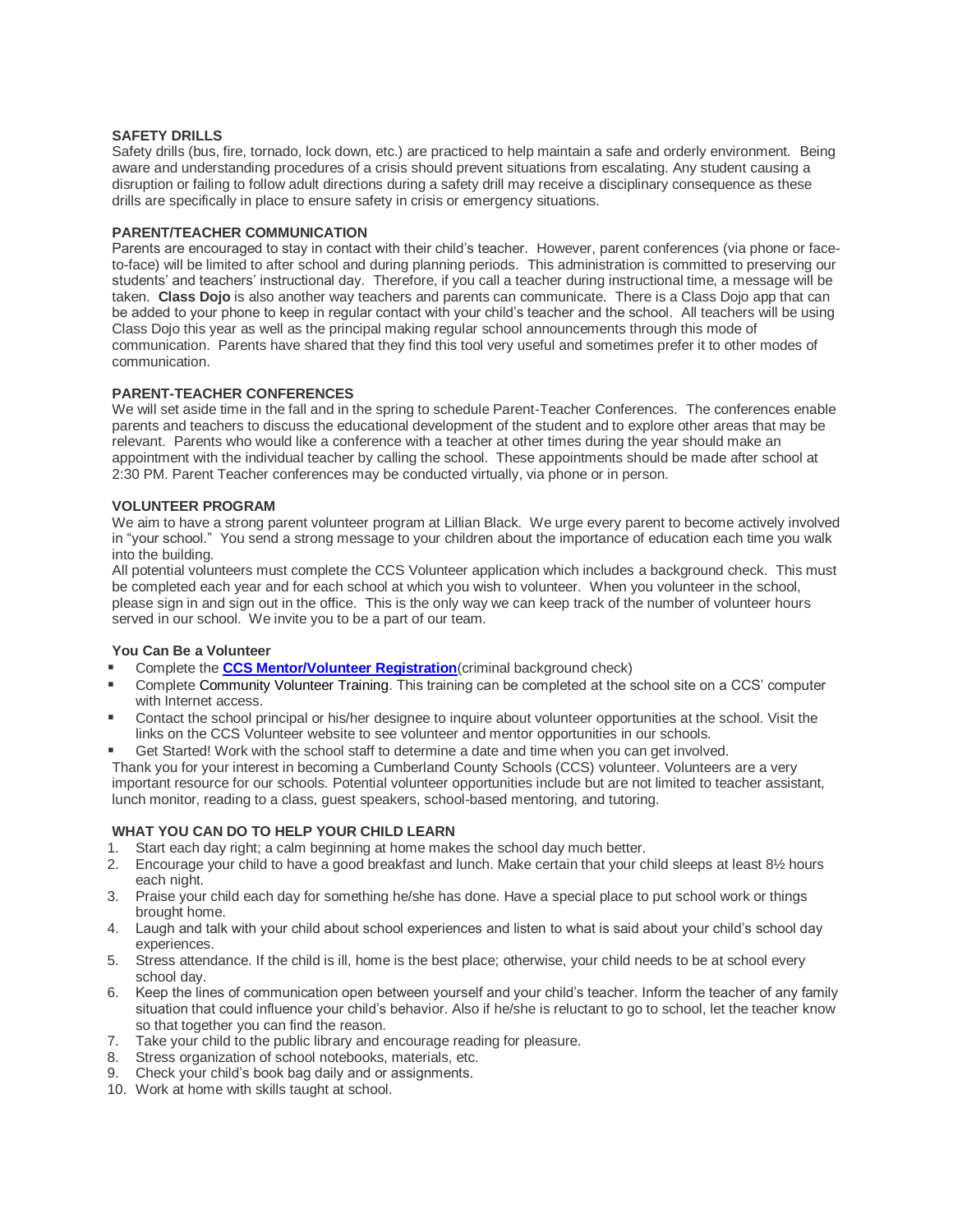## **SCHOOL COUNSELING INFORMATION**

Lillian Black School Counseling Mission

The mission of the Lillian Black Elementary school counseling program is to support every student while fostering lifelong academic excellence, responsibility, and personal growth. We recognize that all students have individual needs. The Lillian Black Elementary school counseling department will address collective and individual academic, career, and social-emotional needs and equip our students for future success and continual learning through collaboration with parents, guardians, school staff, and community resources.

Lillian Black Elementary School Counseling Vision

Lillian Black Elementary is committed to supporting all students by identifying and eliminating barriers to their learning as well as advocating for the needs of every student while empowering them to become lifelong learners. Our Comprehensive School Counseling Program supports this mission by ensuring that all students have social, emotional, academic as well as career readiness support.

All students at Lillian Black Elementary School will be able to participate in a rigorous comprehensive school counseling curriculum that encourages development in academics, social-emotional and career readiness. Our program also strives to foster positive relationships between students, staff, families, and the community in order to equip all students with the resources needed to reach their full potential.

Our vision for our students is based on the following beliefs

- All students can learn and grow academically, socially, and emotionally
- We believe all students have unique talents and gifts
- Race is not a determining factor of success, all students can and will achieve growth and success with the provided appropriate support at LBES
- We believe all students can become lifelong learners.
- All students have the right to participate in a comprehensive school counseling program delivered by a licensed school counselor

## Comprehensive School Counseling Program Components

## Classroom Guidance

Once a week the School Counselor will go into classrooms (K-5) to teach lessons that fall under academic, personal/social, and career development. Examples of lessons are: kindness, speaking up, conflict resolution, how to be a good friend, college and career exploration, bullying prevention, and organizational skills. Group Counseling

Group counseling is available to all students who all are working toward a common goal based on their needs. Groups range from 4 to 8 students and meet during lunch or any other time that does not take them away from instruction. Generally, there are 6-8 sessions with groups and they meet once a week. Examples of groups include new students, school success, anxiety, grief, loss, social skills, changing families, etc. Individual Counseling

The School Counselor is able to meet with students individually when the need arises. The counselor may meet with students on personal, social, and academic goals. All students may meet with their counselor by self-referral or by being referred by a teacher or parent.

Consultation

Teachers, staff, administration, and parents are encouraged to contact the counselor if they have a concern about more effective strategies that may help a student succeed in the classroom. Reasons for consultation include but are not limited to: academic performance, social skills, grief, behavioral concerns, and/or family struggles. Please contact the counselor if you have any questions or concerns.

## **PARENTS RIGHT TO KNOW STATEMENT**

As required by the Elementary and Secondary Education Act (ESEA), Title I Part A. Information is available at our school to include but is not limited to the following:

- the school improvement plan
- qualifications of your child's teacher and/or teacher assistant
- **•** professional development opportunities for teachers and assistants to ensure highly qualified personnel
- opportunities for parent involvement and input
- the district improvement plan
- the district parent involvement policy
- the district report card and the school report card

Please contact our school and we will be glad to provide you with this information upon request.

## **DECLARACION DEL DERECHO A SABER DE LOS PADRES**

Como requerido por el Acto de Que Ningún Niño se Quede Atrás (NCLB) del 2001,

Título 1 Parte A. Información está disponible en nuestra escuela que incluye pero que no está limitada a lo siguiente:

Plan de Mejoría de la Escuela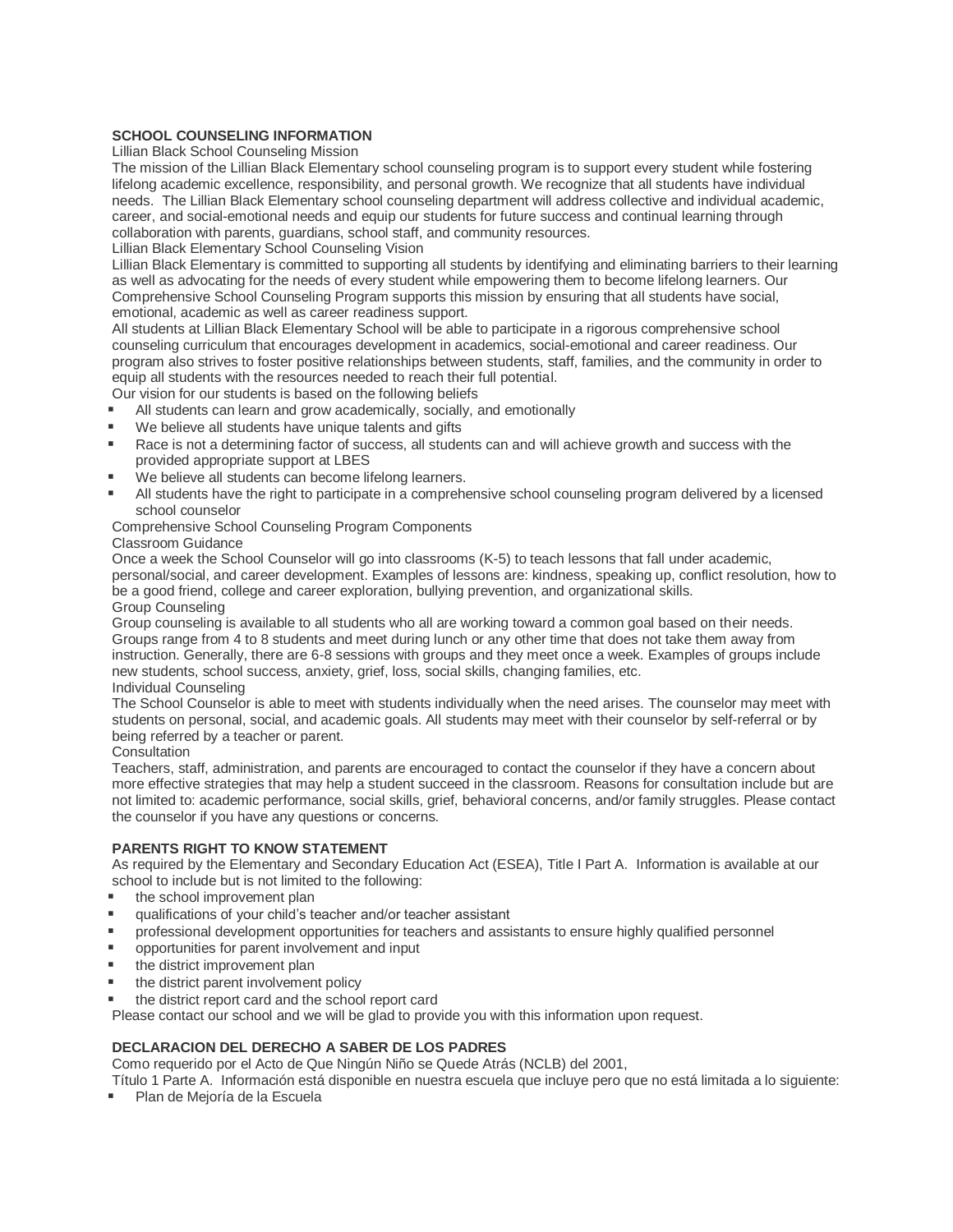- Calificaciones del maestro(a) de su hijo/a
- Oportunidades del desarollo professional de los maestros y de los asistentes para asegurar personal altamente calificados
- Oportunidades para la participación y las opiniones del padre
- Plan de Mejoría de las Escuelas del Condado de Cumberland
- El Plan del Título 1 para la Participación de los Padres y el Plan para la Participación de los Padres en las Escuelas
- Reporte de Calificación del Condado de Cumberland
- Reporte de Calificación de la Escuela

Favor de comunicarse con nuestra escuela y será nuestro placer en proveerle con información a su petición.

## **NON-DISCRIMINATION STATEMENT**

The Cumberland County Schools does not discriminate on the basis of race, color, national origin, religion, sex, disability, age, genetic information, or other prohibited basis in its programs and activities and provides equal access to designated youth groups. The following office has been designated to handle inquiries regarding the nondiscrimination policies:

Name and/or Title: Office of School Support

Address: P.O. Box 2357, Fayetteville, NC 28302

Telephone: (910) 678-2495

Cumberland County Schools is committed to Title IX compliance. Inquiries concerning Title IX may be referred to each school's principal, who serves as the Title IX coordinator for each school, or to the United States Department of Education Office of Civil Rights.

## **BOARD POLICIES REFERENCED IN THIS HANDBOOK**

**Below you will find some of the CCS Board Policies referenced earlier in this handbook. Please know you may access all CCS Board Policies via our county website. These are just a few policies and regulations that may pertain to your child's experience in the CCS schools, but are certainly not the only ones you may need to reference throughout the school year.**

## **Policy Code: 4300 Student Behavior Policies**

All decisions related to student behavior are guided by the board's educational objective to teach responsibility and respect for cultural and ideological differences and by the board's commitment to create safe, orderly and inviting schools. Student behavior policies are provided in order to establish: (1) expected standards of student behavior; (2) principles to be followed in managing student behavior; (3) consequences for prohibited behavior or drug/alcohol policy violations; and (4) required procedures for addressing misbehavior, including guidelines on the use of reasonable force.

## A. PRINCIPLES

The reasons for managing student behavior are (1) to create an orderly environment where students can learn; (2) to teach expected standards of behavior; (3) to help students learn to accept the consequences of their behavior; and (4) to provide students with the opportunity to develop self-control. The following principles apply in managing student behavior.

- 1. Student behavior management strategies will complement other efforts to create a safe, orderly and inviting environment.
- 2. Character education and other standards of behavior will be integrated into the curriculum.
- 3. Student behavior strategies will promote safety and prevent harm to students, employees and visitors in the school.
- 4. All students will be treated with dignity and respect and within the guidelines of reasonable force established by applicable law, policy and procedure.
- 5. Positive behavioral interventions will be employed to address student behavior in a positive and safe manner.
- 6. Disruptive behavior in the classroom will not be tolerated.
- 7. Consequences for unacceptable behavior should help a student learn to comply with rules and to learn to accept responsibility and develop self control.
- 8. Strategies and consequences will be age and developmentally appropriate.
- B. COMMUNICATION OF POLICIES

Board policies related to student behavior are codified mainly in the [4300](https://boardpolicyonline.com/bl/?b=cumberland&s=127875) series of the board policy manual. The superintendent shall incorporate information from such policies into a Student Code of Conduct that notifies students of the behavior expected of them, conduct that may subject them to discipline and the range of disciplinary measures that may be used by school officials. At the discretion of the superintendent, the Student Code of Conduct may include additional rules as necessary to implement the board's student behavior policies.

Each school may create a student behavior management plan to elaborate further on processes for addressing student misbehavior and use of intervention strategies and consequences (see policy [4302,](https://boardpolicyonline.com/bl/?b=cumberland&s=127878) School Plan for Management of Student Behavior). The Student Code of Conduct shall incorporate by reference any additional student behavioral standards, prohibited conduct or disciplinary measures identified in individual school behavior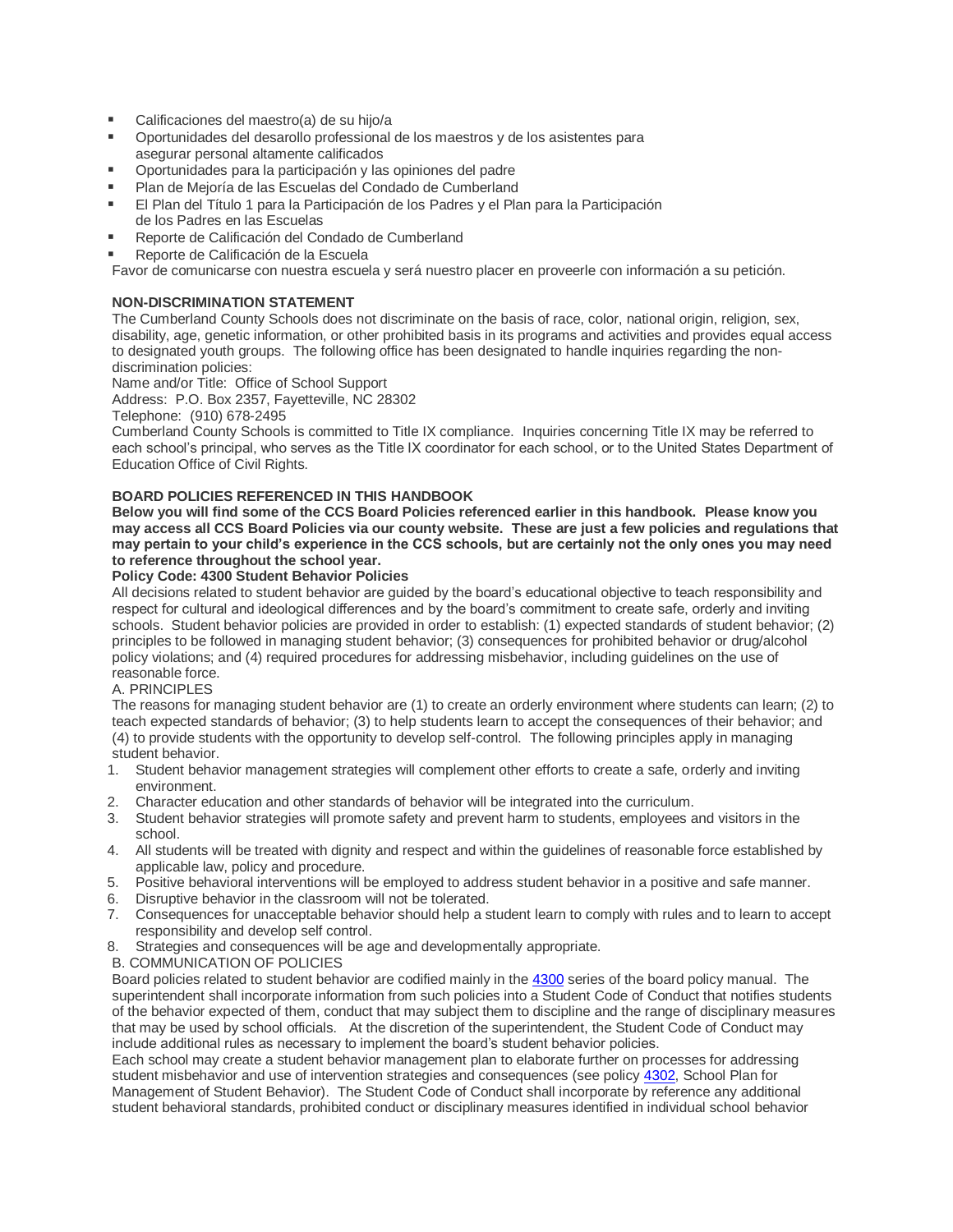plans developed in accordance with policy [4302,](https://boardpolicyonline.com/bl/?b=cumberland&s=127878) provided such measures are consistent with law and board policy. The Student Code of Conduct shall not impose mandatory long-term suspension or expulsion for specific violations unless otherwise provided in state or federal law.

At the beginning of each school year, principals shall make available to each student and parent all of the following: (1) the Student Code of Conduct, (2) any behavior policies of the board that are not a part of the Code of Conduct, (3) any related administrative procedures, (4) any additional discipline-related information from the school's student behavior management plan, including behavioral standards, prohibited conduct or disciplinary measures, and (5) any other schools rules. This information shall be available at other times upon request and shall be made available to students enrolling during the school year and their parents.

For purposes of board policies related to student behavior, all references to "parent" includes a parent, legal guardian, legal custodian or other caregiver adult authorized to enroll a student under policy [4120,](https://boardpolicyonline.com/bl/?b=cumberland&s=127849) Domicile or Residence Requirements.

## C. APPLICABILITY

Students must comply with the Student Code of Conduct and other behavior policies established by the school principal in the following circumstances:

- 1. while in any school building or on any school premises before, during or after school hours;
- 2. while on any bus or other vehicle as part of any school activity;
- 3. while waiting at any bus stop;
- 4. during any school-sponsored activity or extracurricular activity;
- 5. when subject to the authority of school personnel; and
- 6. at any time or place when the student's behavior has or is reasonably expected to have a direct and immediate impact on the orderly and efficient operation of the schools or the safety of individuals in the school environment. D.CONSEQUENCES FOR VIOLATIONS

Violations of the Student Code of Conduct shall be dealt with in accordance with the guidelines established in the school's behavior management plan (see policy [4302,](https://boardpolicyonline.com/bl/?b=cumberland&s=127878) School Plan for Management of Student Behavior).

1. Minor Violations

Minor violations of the Student Code of Conduct are those less severe infractions which involve a lower degree of danger and harm. Examples of minor violations include the use of inappropriate or disrespectful language, noncompliance with a staff directive, dress code violations and minor physical altercations that do not involve weapons or injury. Aggravating circumstances, however, may justify treating an otherwise minor violation as a serious violation.

Minor violations of the Student Code of Conduct may result in disciplinary measures or responses up to and including short-term suspension. Further information regarding the procedures for short-term suspensions is provided in policy [4351,](https://boardpolicyonline.com/bl/?b=cumberland&s=127908) Short-Term Suspension. Other disciplinary measures or responses may include, but are not limited to, the following:

- 1. parental involvement, such as conferences;
- 2. time-out for short periods of time;
- 3. behavior improvement agreements;
- 4. instruction in conflict resolution and anger management;
- 5. peer mediation;
- 6. individual or small group sessions with the school counselor;
- 7. academic intervention;
- 8. in-school suspension;
- 9. detention before and/or after school or on Saturday;
- 10. community service;
- 11. exclusion from graduation ceremonies;
- 12. exclusion from extracurricular activities;
- 13. suspension from bus privileges; and
- 14. disciplinary reassignment to an alternative school.

The parent or guardian is responsible for transportation that may be required to carry out the consequence. With the exception of suspension from bus privileges, if a parent or guardian is unable to provide transportation, another consequence will be substituted.

## 2. Serious Violations

Serious violations of the Student Code of Conduct may result in any of the consequences which may be imposed for minor violations. In addition, serious violations that either (1) threaten the safety of students, staff or school visitors or (2) threaten to substantially disrupt the educational environment may result in long-term suspension or expulsion. Certain violations involving firearms or explosive devices may result in a 365 day suspension. Further information regarding the standards and procedures for long-term suspensions, 365-day suspensions and expulsions is provided in policies [4351,](https://boardpolicyonline.com/bl/?b=cumberland&s=127908) Short-Term Suspension, and [4353,](https://boardpolicyonline.com/bl/?b=cumberland&s=127910) Long-Term Suspension, 365 Day Suspension, Expulsion. (See also policy [4333,](https://boardpolicyonline.com/bl/?b=cumberland&s=127900) Weapons, Bomb Threats, Terrorist Threats and Clear Threats to Safety, for information regarding 365-day suspensions for certain firearms violations.) E. ENFORCEMENT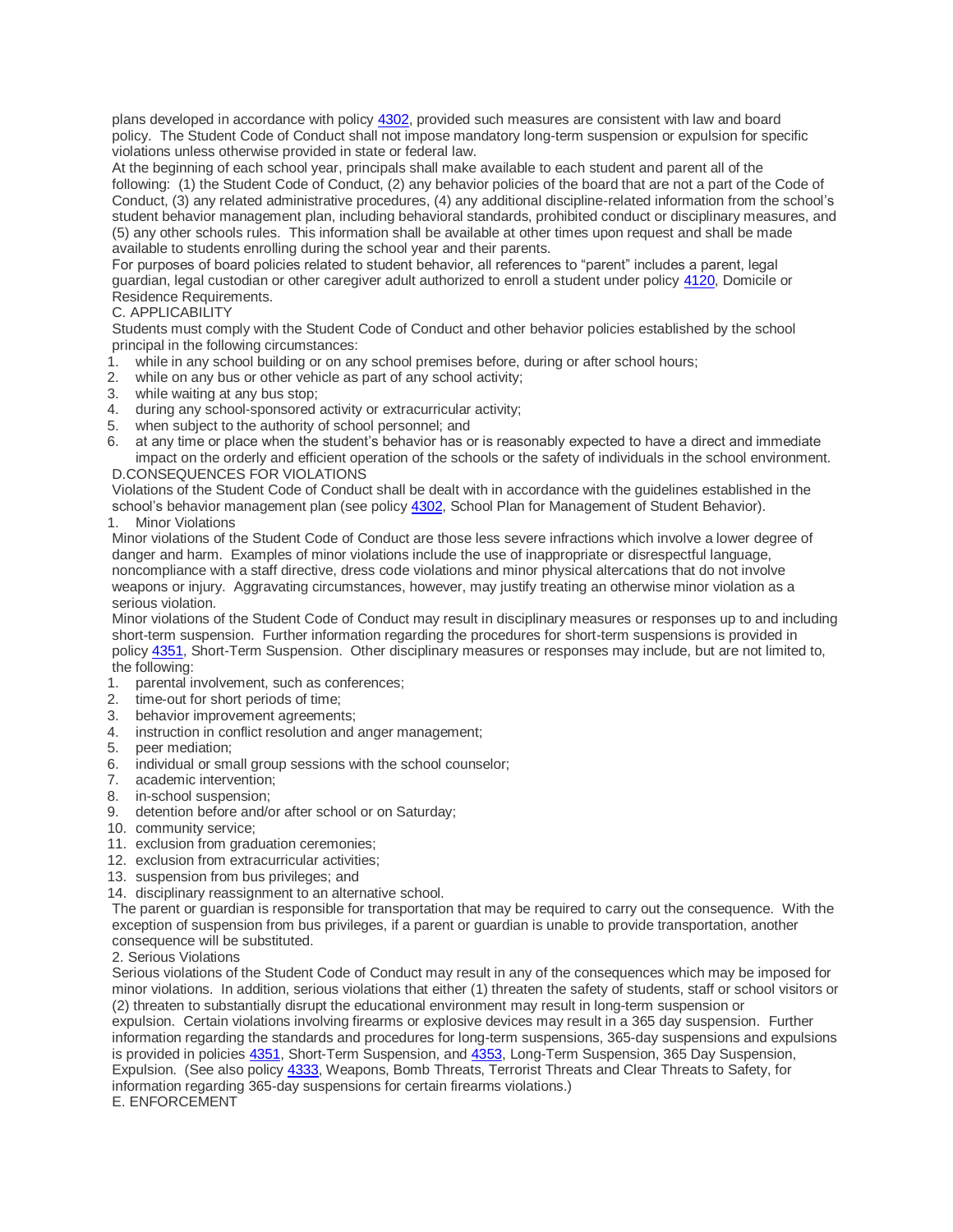The superintendent is responsible for supervising the enforcement of the Code of Student Conduct to ensure that school disciplinary policies are uniformly and fairly applied throughout the school system. Legal References: [G.S. 115C-47,](https://www.ncleg.net/EnactedLegislation/Statutes/HTML/BySection/Chapter_115C/GS_115C-47.html) [-288,](https://www.ncleg.net/EnactedLegislation/Statutes/HTML/BySection/Chapter_115C/GS_115C-288.html) [-307,](https://www.ncleg.net/EnactedLegislation/Statutes/HTML/BySection/Chapter_115C/GS_115C-307.html) [-390.2](https://www.ncleg.net/EnactedLegislation/Statutes/HTML/BySection/Chapter_115C/GS_115C-390.2.html)

Cross References: Goals and Objectives of the Educational Program (policy [3000\)](https://boardpolicyonline.com/bl/?b=cumberland&s=127765), Domicile or Residence Requirements (policy [4120\)](https://boardpolicyonline.com/bl/?b=cumberland&s=127849), Student Code of Conduct Administrative Procedure [4300-R](https://boardpolicyonline.com/bl/?b=cumberland&s=127876) Replaces: JCDA (adopted March 13, 2007)

Adopted: May 10, 2011

Revised: August 9, 2011 A. ASSIGNMENT OF STUDENTS TO CLASSES

The principal of each school has the authority to assign students to classes subject to applicable legal requirements. The principal is encouraged to seek input from the professional staff in making these decisions. Parents may submit to the principal written requests for assignment or reassignment of their children so long as the parents provide a compelling reason for the request. The principal shall consider parental requests in assigning students to classes. Unless otherwise required by law or the special circumstances described below, the principal shall balance any individual request against the welfare of other students and the efficient operation of the school.

# **Policy Code: 5015 School Volunteers**

The board recognizes the valuable contributions that school volunteers make to the learning process and the educational goals of the school system. Instructional programs are enhanced through the contributions of students' parents, community members, and local business and industry. These volunteers contribute time, resources, and expertise that assist the school system to reach the goal of providing a sound basic education to all children. The superintendent shall provide for parents to be notified of their right to take four hours of unpaid leave from their jobs every year in order to volunteer in their child's school as stated in [G.S. 95-28.3.](https://www.ncleg.net/EnactedLegislation/Statutes/HTML/BySection/Chapter_95/GS_95-28.3.html)

The board encourages school administrators to develop and implement plans and procedures for utilizing school volunteers. The superintendent and designees are responsible for implementing and supervising school volunteer programs.

School volunteer programs must provide the following:

- 1. recruitment of volunteers according to method(s) established by the school principal;
- 2. adequate screening of volunteers based upon the amount of contact they will have with students; such screening may include criminal background checks, reference checks, or other assessments;
- 3. the requirement that volunteers comply with policy [5020,](https://boardpolicyonline.com/bl/?b=cumberland&s=127929) Visitors to the Schools;
- 4. reasonable supervision of volunteers based at least in part upon the amount of contact they will have with students; and

All school volunteers are expected to be professional and dependable in their volunteer activities. Legal References: [G.S. 115C-36,](https://www.ncleg.net/EnactedLegislation/Statutes/HTML/BySection/Chapter_115C/GS_115C-36.html) [-47,](https://www.ncleg.net/EnactedLegislation/Statutes/HTML/BySection/Chapter_115C/GS_115C-47.html) [-203 to -209.1](https://www.ncleg.net/EnactedLegislation/Statutes/HTML/ByArticle/Chapter_115C/Article_13.html)

Cross References: Parental Involvement (policy [1310/4002\)](https://boardpolicyonline.com/bl/?b=cumberland&s=127703), Visitors to the Schools (policy [5020\)](https://boardpolicyonline.com/bl/?b=cumberland&s=127929)

Replaces: IFCD (adopted July 1, 1985)

Adopted: May 15, 2012

## **Policy Code: 5020 Visitors to the Schools**

The board encourages the community and parents to be involved in and support the schools and the educational program of the schools.

A. OPPORTUNITIES TO VISIT THE SCHOOLS

- To encourage involvement, the following opportunities are provided to visit the schools:
- 1. Visitors are welcome to observe and learn about the educational program at each school subject to reasonable rules developed by school administrators.
- 2. Visitors are encouraged to use school facilities made available to the public, such as media centers or meeting spaces, as provided in policy [5030,](https://boardpolicyonline.com/bl/?b=cumberland&s=127937) Community Use of Facilities.
- 3. Visitors are invited to attend school events that are open to the public, such as athletic events, musical programs, and dramatic productions.
- B. REQUIREMENTS OF VISITORS TO THE SCHOOLS

While the school board welcomes visitors to the schools, the paramount concern of the board is to provide a safe and orderly learning environment in which disruptions to instructional time are kept to a minimum. The superintendent and each principal shall establish and enforce reasonable rules to address this concern.

- 1. Classroom visits must be authorized in advance by the principal or designee in order to ensure the least interference with the instructional program.
- 2. All school visitors (any person not employed by the school system) during the school day must report immediately to the administrative office at the school to request and receive permission to be in the school. Each principal shall ensure that signs are posted in the school to notify visitors of this requirement. This requirement does not apply on those occasions when large numbers of visitors have been invited to attend a school-sponsored event such as an open house, performing arts event, or athletic event.
- 3. School visitors should schedule conferences or appointments with teachers to avoid interference with instructional time when possible. The principal may decline or reschedule visitations that may be unduly disruptive.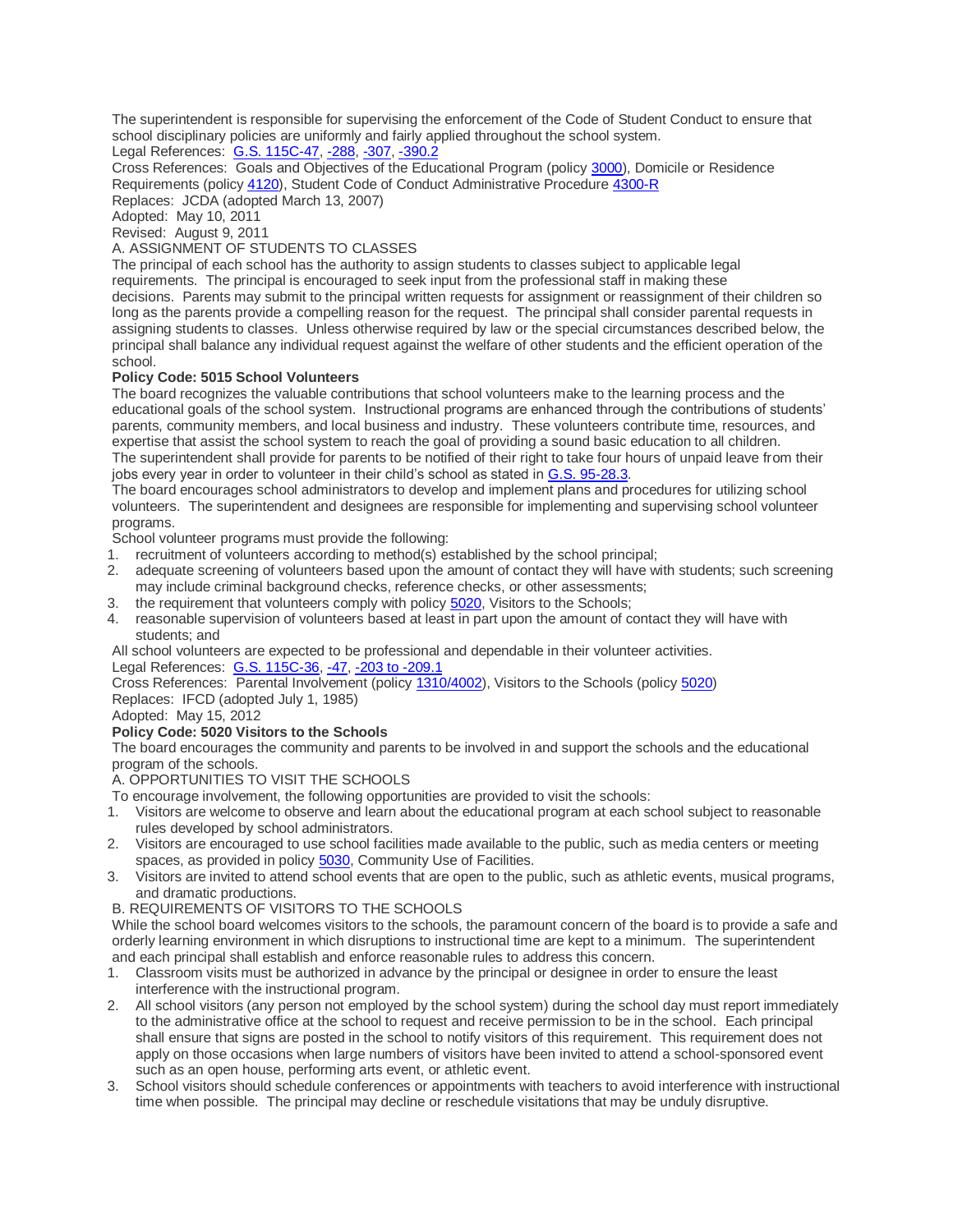- 4. School visitors are expected to comply with all school rules and school board policies, including policy [5025,](https://boardpolicyonline.com/bl/?b=cumberland&s=127932) Prohibition of Alcoholic Beverages; policy [5026/7250,](https://boardpolicyonline.com/bl/?b=cumberland&s=127933) Smoking and Tobacco Products; and policy [5027/7275,](https://boardpolicyonline.com/bl/?b=cumberland&s=127934) Weapons and Explosives Prohibited.
- 5. Persons who are subject to policy [5022,](https://boardpolicyonline.com/bl/?b=cumberland&s=127930) Registered Sex Offenders, must comply with the provisions of that policy. C. ADDITIONAL REQUIREMENTS OF PROBATION OFFICERS

To minimize disruption to student learning and school operations, the board establishes the following additional requirements for visits by probation officers during the school day:

- 1. Probation officers may not visit students on school property during school hours unless the visit is conducted through the Division of Community Corrections' School Partnership Program.
- 2. Visits by probation officers must be authorized in advance by the school principal or designee or be the result of a request for assistance by a guidance counselor or school resource officer. The principal or designee at each school shall coordinate with probation officers to plan and schedule visits to occur at times least disruptive to the student's academic schedule and to school operations.
- 3. To protect the privacy of students, the principal or designee shall designate a private area for probation officers to meet with students away from contact with the general student population. Initial contact with the student will be made by a designated school employee, who shall direct the student to the private area to meet with the probation officer.
- Probation officers may not initiate direct contact with any student while the student is in class or between classes.
- 5. All visits must be conducted in accordance with this policy and any additional guidelines developed by the superintendent or designee.

D. VISITATIONS BY OUTSIDE AGENCIES

Visits by outside agencies for purposes of interrogations are governed by policy [4245](https://boardpolicyonline.com/bl/?b=cumberland&s=127871) Investigations and Interviews of Students.

E. UNAUTHORIZED, DISRUPTIVE OR DANGEROUS VISITORS

If a school employee becomes aware that an individual is on a school property without having received permission or that an individual is exhibiting unusual, threatening or dangerous behavior, the employee must either direct the individual to the administrative office or notify the principal, designee or school resource officer, depending on the circumstances.

If a school employee suspects that an individual is on school property in violation of policy [5022,](https://boardpolicyonline.com/bl/?b=cumberland&s=127930) Registered Sex Offenders, the employee must immediately notify the principal, designee or school resource officer.

Students will be instructed to notify a school employee of any unusual or suspicious behavior by visitors. School employees shall inform the principal or designee immediately of a student's report of suspicious behavior on the part of a school visitor.

When an individual disrupts the educational environment, acts in a disorderly manner, damages school property, or violates board policy or the law, the principal or designee has authority to

- 1. order the individual to leave school property;
- 2. notify law enforcement; or
- 3. take any other action deemed appropriate under the circumstances.

Failure to comply with a request to leave school grounds may result in the filing of trespass charges or other charges as appropriate against the offending individual.

The superintendent, upon recommendation from the principal, may deny an individual permission to come onto school grounds or enter a school facility for up to one school year if the individual exhibits disruptive or dangerous behavior on school grounds.

Legal References: [G.S. 14-132,](https://www.ncleg.net/EnactedLegislation/Statutes/HTML/BySection/Chapter_14/GS_14-132.html) [-132.2,](https://www.ncleg.net/EnactedLegislation/Statutes/HTML/BySection/Chapter_14/GS_14-132.2.html) [-159.11,](https://www.ncleg.net/EnactedLegislation/Statutes/HTML/BySection/Chapter_14/GS_14-159.11.html) [-159.12,](https://www.ncleg.net/EnactedLegislation/Statutes/HTML/BySection/Chapter_14/GS_14-159.11.html) [159.13,](https://www.ncleg.net/EnactedLegislation/Statutes/HTML/BySection/Chapter_14/GS_14-159.13.html) [-208.18;](https://www.ncleg.net/EnactedLegislation/Statutes/HTML/BySection/Chapter_14/GS_14-208.18.html) [115C-523,](https://www.ncleg.net/EnactedLegislation/Statutes/HTML/BySection/Chapter_115C/GS_115C-523.html) [-524,](https://www.ncleg.net/EnactedLegislation/Statutes/HTML/BySection/Chapter_115C/GS_115C-524.html) [-526](https://www.ncleg.net/EnactedLegislation/Statutes/HTML/BySection/Chapter_115C/GS_115C-526.html)

Cross References: Investigations and Interviews of Students (policy [4245\)](https://boardpolicyonline.com/bl/?b=cumberland&s=127871), Registered Sex Offenders (policy [5022\)](https://boardpolicyonline.com/bl/?b=cumberland&s=127930), Prohibition of Alcoholic Beverages (policy [5025\)](https://boardpolicyonline.com/bl/?b=cumberland&s=127932), Smoking and Tobacco Products (policy [5026/7250\)](https://boardpolicyonline.com/bl/?b=cumberland&s=127933), Weapons and Explosives Prohibited (policy [5027/7275\)](https://boardpolicyonline.com/bl/?b=cumberland&s=127934), Community Use of Facilities (policy [5030\)](https://boardpolicyonline.com/bl/?b=cumberland&s=127937)

Replaces: KM (adopted July 1, 1985)

Adopted: May 15, 2012

Revised: February 12, 2013

## **Policy Code: 3226/4205 Internet Safety**

## A. INTRODUCTION

It is the policy of Cumberland County Schools to: (a) prevent user access over its computer network to, or transmission of, inappropriate material via Internet, electronic mail, or other forms of direct electronic communications; (b) prevent unauthorized access and other unlawful online activity; (c) prevent unauthorized online disclosure, use, or dissemination of personal identification information of minors; and (d) comply with the Children's Internet Protection Act [\[Pub. L. No. 106-554](http://redirector.microscribepub.com/?cat=pub&loc=us&id=106-554) and [47 USC 254\(](http://redirector.microscribepub.com/?loc=US&cat=usc&id=47-254)h)].

## B. DEFINITIONS

Key terms are as defined in the Children's Internet Protection Act:

- 1. Technology Protection Measure: The term "technology protection measure" means a specific technology that blocks or filters Internet access to visual depictions that are:
- 2. Obscene, as that term is defined in [section 1460 of title 18, United States Code;](http://redirector.microscribepub.com/?loc=us&cat=usc&id=18-1460)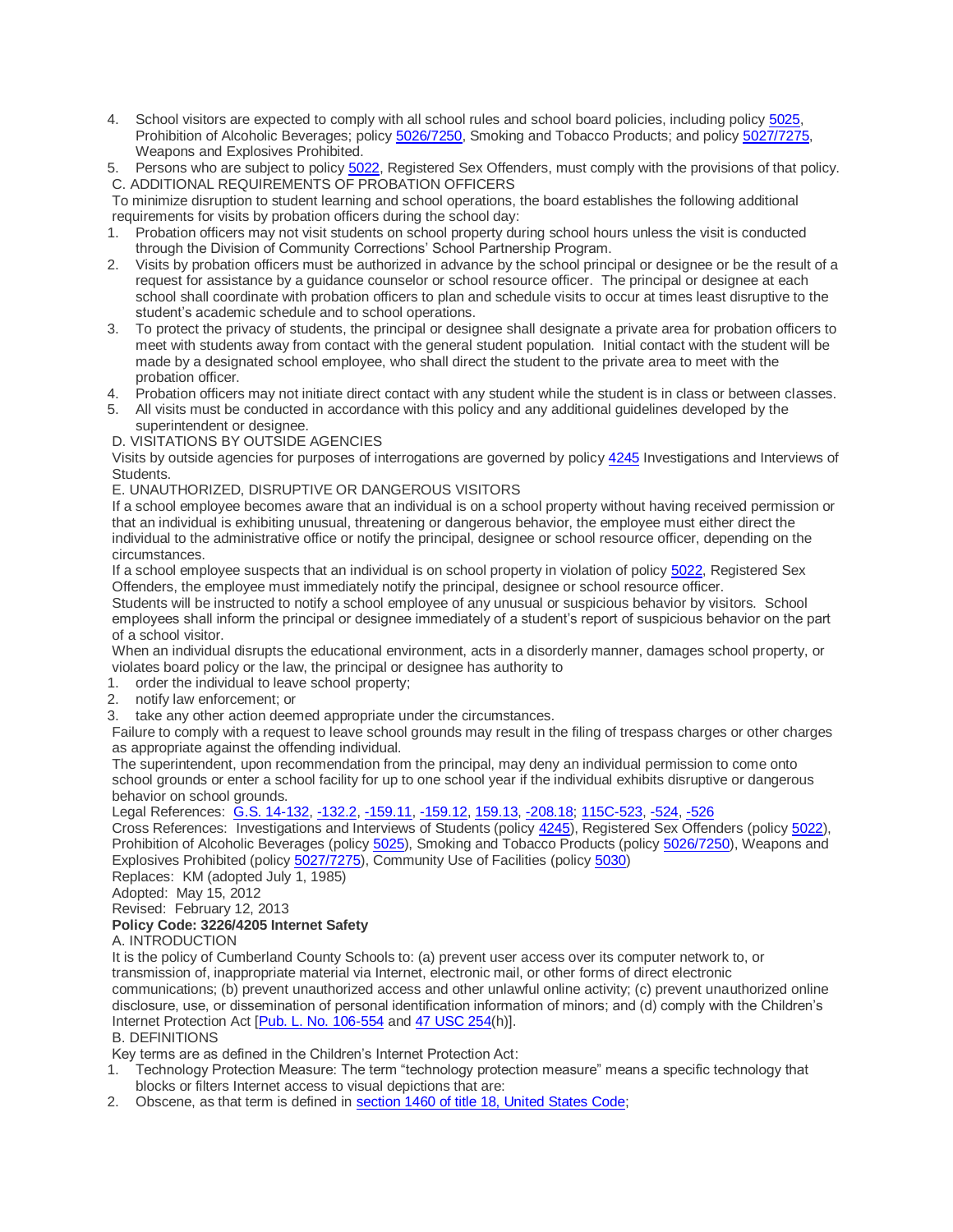- 3. Child Pornography, as that term is defined in [section 2256 of title 18, United States Code;](http://redirector.microscribepub.com/?loc=us&cat=usc&id=18-2256) or
- 4. Harmful to minors.
- 5. Harmful to Minors: The term "harmful to minors" means any picture, image, graphic image file, or other visual depiction that:
- 6. Taken as a whole and with respect to minors, appeals to a prurient interest in nudity, sex, or excretion;
- 7. Depicts, describes, or represents, in a patently offensive way with respect to what is suitable for minors, an actual or simulated sexual act or sexual contact, actual or simulated normal or perverted sexual acts, or a lewd exhibition of the genitals; and
- 8. Taken as a whole, lacks serious literary, artistic, political, or scientific value as to minors.
- 9. Child Pornography: The term "child pornography" means any visual depiction, including any photograph, film, video picture or computer or computer-generated image or picture, whether made or produced by electronic, mechanical or other means, of sexually explicit conduct, where:
- 10. the production of such visual depiction involves the use of a minor engaging in sexually explicit conduct;
- 11. such visual depiction is a digital image, computer image or computer-generated image that is, or is indistinguishable from, that of a minor engaging in sexually explicit conduct; or
- 12. such visual depiction has been created, adapted or modified to appear that an identifiable minor is engaging in sexually explicit conduct.
- 13. Sexual Act; Sexual Contact: The terms "sexual act" and "sexual contact" have the meanings given such terms in [section 2246 of title 18, United States Code.](http://redirector.microscribepub.com/?loc=us&cat=usc&id=18-2246)
- 14. Minor: For purposes of this policy, the term "minor" means any individual who has not attained the age of 17 years.
- C. ACCESS TO INAPPROPRIATE MATERIAL

To the extent practical, technology protection measures (or "Internet filters") shall be used to block or filter Internet, or other forms of electronic communications, access to inappropriate information. Specifically, as required by the Children's Internet Protection Act, blocking shall be applied to audio and visual depictions of material deemed obscene or child pornography, or to any material deemed harmful to minors. The board has determined that audio or visual materials that depict violence, nudity or graphic language that does not serve a legitimate pedagogical purpose are inappropriate for minors. The superintendent, in conjunction with a school technology and media advisory committee (see policy [3200,](https://boardpolicyonline.com/bl/?b=cumberland&s=127775) Selection of Instructional Materials), shall make a determination regarding what other matter or materials are inappropriate for minors. School system personnel may not restrict Internet access to ideas, perspectives or viewpoints if the restriction is motivated solely by disapproval of the viewpoints involved. Subject to staff supervision, technology protection measures may be disabled or, in the case of minors, minimized only for bona fide research or other lawful purposes.

## D. INAPPROPRIATE NETWORK USAGE

All users of school system technological resources are expected to comply with the requirements established in policy [3225/4312/7320,](https://boardpolicyonline.com/bl/?b=cumberland&s=127779) Technology Responsible Use. In particular, in accordance with the Children's Internet Protection Act, users are prohibited from: (a) attempting to gain unauthorized access, including so-called 'hacking', and engaging in other similar unlawful activities; and (b) engaging in the unauthorized disclosure, use, and dissemination of personal identification information regarding minors.

E. EDUCATION, SUPERVISION AND MONITORING

To the extent practical, steps shall be taken to promote the safety and security of users of the Cumberland County Schools online computer network when using electronic mail, chat rooms, instant messaging, and other forms of direct electronic communications. It shall be the responsibility of all members of the Cumberland County Schools staff to educate, supervise and monitor appropriate usage of the online computer network and access to the Internet in accordance with this policy, the Children's Internet Protection Act, the Neighborhood Children's Internet Protection Act, and the Protecting Children in the 21st Century Act.

Procedures for the disabling or otherwise modifying any technology protection measures shall be the responsibility of the Executive Director of Technology or designated representatives.

The technology director or designated representatives shall provide age-appropriate education for students who use the school system's Internet services. The training provided will be designed to promote the school system's commitment to educating students in digital literacy and citizenship, including:

- 1. the standards and acceptable use of Internet services as set forth in policy [3225/4312/7320,](https://boardpolicyonline.com/bl/?b=cumberland&s=127779) Technology Responsible Use; and
- 2. student safety with regard to safety on the Internet, appropriate online behavior, including interacting with other individuals on social networking websites and in chat rooms, and cyber bullying awareness and response.

Following receipt of this training, the student must acknowledge that he or she received the training, understood it and will follow the provisions of policy [3225/4312/7320,](https://boardpolicyonline.com/bl/?b=cumberland&s=127779) Technology Responsible Use.

The superintendent shall develop any regulations needed to implement this policy and shall submit any certifications necessary to demonstrate compliance with this policy.

Legal References: Children's Internet Protection Act, [47 U.S.C. 254\(](http://redirector.microscribepub.com/?loc=US&cat=usc&id=47-254)h);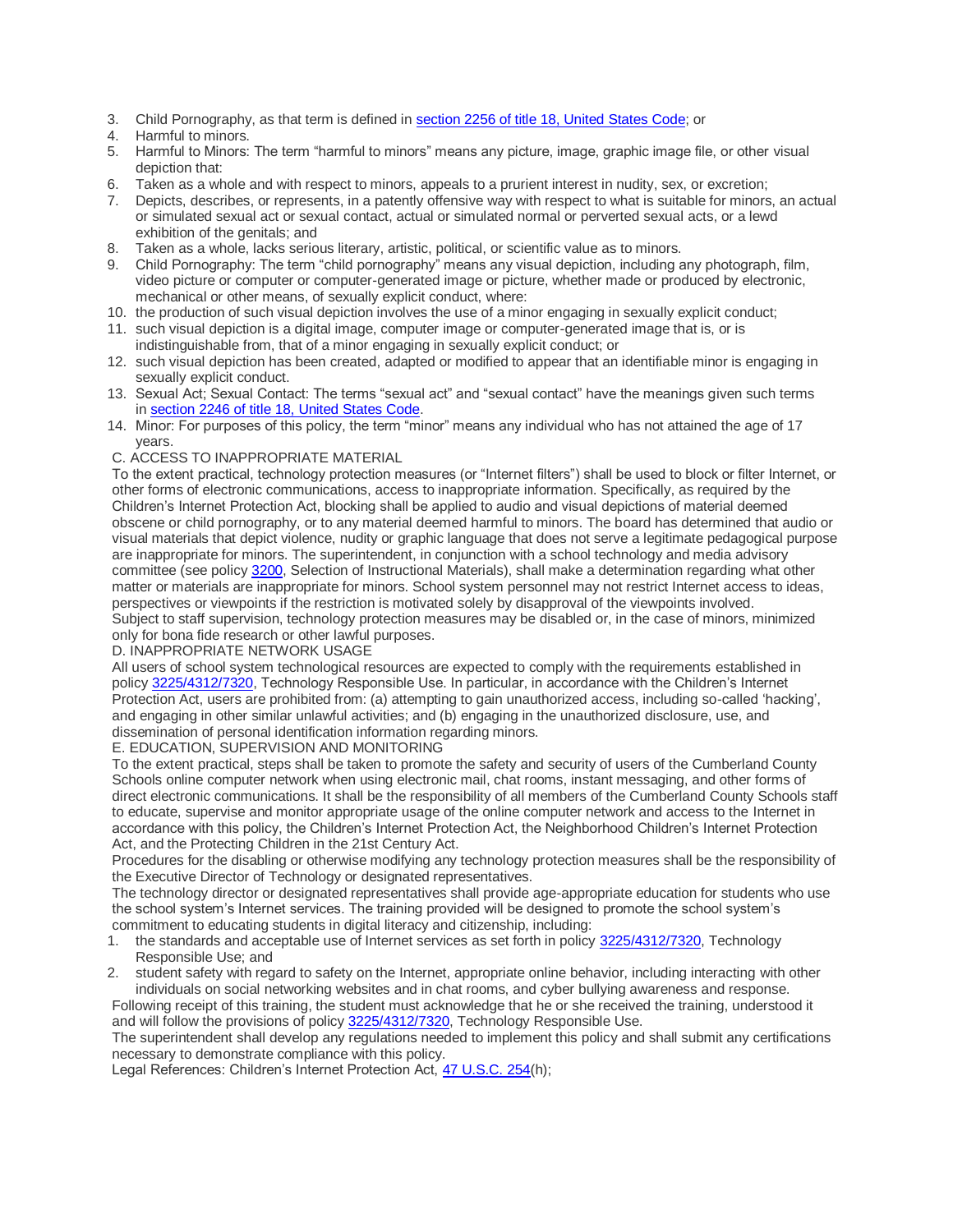Cross References: Professional and Staff Development (policy [1610/7800\)](https://boardpolicyonline.com/bl/?b=cumberland&s=127710), Technology in the Educational Program (policy [3220\)](https://boardpolicyonline.com/bl/?b=cumberland&s=127778), Technology Responsible Use (policy [3225/4312/7320\)](https://boardpolicyonline.com/bl/?b=cumberland&s=127779), School Improvement Plan (policy [3430\)](https://boardpolicyonline.com/bl/?b=cumberland&s=127801), Use of Equipment, Materials and Supplies (policy [6520\)](https://boardpolicyonline.com/bl/?b=cumberland&s=128003), Network Security (policy [6524\)](https://boardpolicyonline.com/bl/?b=cumberland&s=128005)

Adopted: February 9, 2010, after public notice (as policy IFAEA)

Renumbered: October 12, 2010

Revised: June 12, 2012; February 12, 2013

#### **Policy Code: 4240/7312 Child Abuse – Reports and Investigations**

The board of education recognizes child abuse and child neglect as serious social problems and shall actively cooperate with other segments of the community to identify suspected cases of child abuse and child neglect. The board supports all employees who in good faith make a report of suspected child abuse, neglect, dependency or death as a result of maltreatment.

Any school employee who knows or has cause to suspect child abuse, neglect, dependency or death as a result of maltreatment is legally required to report the case of the child to the Cumberland County director of social services. The report may be made orally, by telephone or in writing. The employee also shall immediately report the case to the principal.

Any doubt about reporting a suspected situation must be resolved in favor of reporting, and the report must be made immediately. A school employee is immune by statute from any civil and/or criminal liability when reporting in good faith suspected child abuse, neglect, dependency or death as a result of maltreatment. Failure on the part of any school employee to report may result in disciplinary action being brought against the employee by the school system or civil action under the law.

The principal may establish a contact person in the school to act as a liaison with social services. All employees shall cooperate fully with the department of social services in its investigation of suspected child abuse, neglect, dependency or death as a result of maltreatment. Employees shall permit the child to be interviewed by social services on school campuses during school hours and shall provide social services with confidential information, so long as the disclosure does not violate state or federal law. Any confidential information disclosed by the department of social services to employees will remain confidential and will only be redisclosed for purposes directly connected with carrying out the responsibilities of the school system or the employee.

Upon request and to the extent permitted by law, school system officials shall share with other agencies designated in [G.S. 7B-3100\(](http://redirector.microscribepub.com/?cat=stat&loc=nc&id=7b&spec=3100)a) information that is relevant to (1) any assessment of a report of child abuse, neglect, dependency or death as a result of maltreatment by the department of social services; (2) the provision or arrangement of protective services in a child abuse, neglect or dependency case by the department of social services; or (3) any case in which a petition is filed alleging that a juvenile is abused, neglected, dependent undisciplined or delinquent. School system officials and the designated agencies must continue to share such information until the protective services case is closed by the department of social services or, if a petition is filed, until the juvenile is no longer subject to the jurisdiction of juvenile court.

The superintendent shall develop any necessary procedures for reporting suspected child abuse, neglect, dependency or death as a result of maltreatment, for sharing information with designated agencies and for cooperating with investigations by the department of social services. The board encourages school officials to provide staff development opportunities related to identifying and reporting child abuse, neglect, dependency or death as a result of maltreatment.

Legal References: Family Educational Rights and Privacy Act, [20 U.S.C. 1232g;](http://redirector.microscribepub.com/?loc=US&cat=usc&id=20-1232g) [G.S. 7B-101,](http://redirector.microscribepub.com/?cat=stat&loc=nc&id=7b&spec=101) [-301,](http://redirector.microscribepub.com/?cat=stat&loc=nc&id=7b&spec=301) [-302,](http://redirector.microscribepub.com/?cat=stat&loc=nc&id=7b&spec=302) [-309,](http://redirector.microscribepub.com/?cat=stat&loc=nc&id=7b&spec=309) [-](http://redirector.microscribepub.com/?cat=stat&loc=nc&id=7b&spec=3100) [3100;](http://redirector.microscribepub.com/?cat=stat&loc=nc&id=7b&spec=3100) [8-53.4;](http://redirector.microscribepub.com/?cat=stat&loc=nc&id=8&spec=53.4) [14-318.2;](http://redirector.microscribepub.com/?cat=stat&loc=nc&id=14&spec=318.2) [115C-400,](http://redirector.microscribepub.com/?cat=stat&loc=nc&id=115c&spec=400) [-402](http://redirector.microscribepub.com/?cat=stat&loc=nc&id=115c&spec=402)

Cross References: Professional and Staff Development (policy [1610/7800\)](https://boardpolicyonline.com/bl/?b=cumberland&s=127710), Student Records (policy [4700\)](https://boardpolicyonline.com/bl/?b=cumberland&s=127919) Replaces: JGFH (revised July 21, 1994)

Adopted: May 10, 2011

## **Policy Code: 4301 Authority of School Personnel**

The principal has the authority and responsibility to investigate and take appropriate action regarding any prohibited or criminal student behavior and any other behavior appropriately referred to him or her. The principal is responsible for informing students and parents of any standards or rules that if violated could result in short-term or long-term suspension or expulsion.

The teacher has the authority and responsibility to manage student behavior in the classroom and while students are under his or her supervision. The teacher is expected to implement the student behavior management plan and any other school standards or rules. The teacher may develop other standards or rules consistent with the direction provided by the board, superintendent and school principal. Every teacher, student teacher, substitute teacher, voluntary teacher, teacher assistant or other school employee is required to report to the principal all acts of violence occurring in school, on school grounds or at any school-sponsored activity.

Teachers and other school personnel have the authority to manage or remove disruptive or dangerous students from the classroom and other locations within the school building. School personnel may use reasonable force to control behavior or to remove a person from the scene in those situations when necessary:

1. to correct students

- 2. to quell a disturbance threatening injury to others;
- 3. to obtain possession of a weapon or other dangerous object on the person, or within the control, of a student;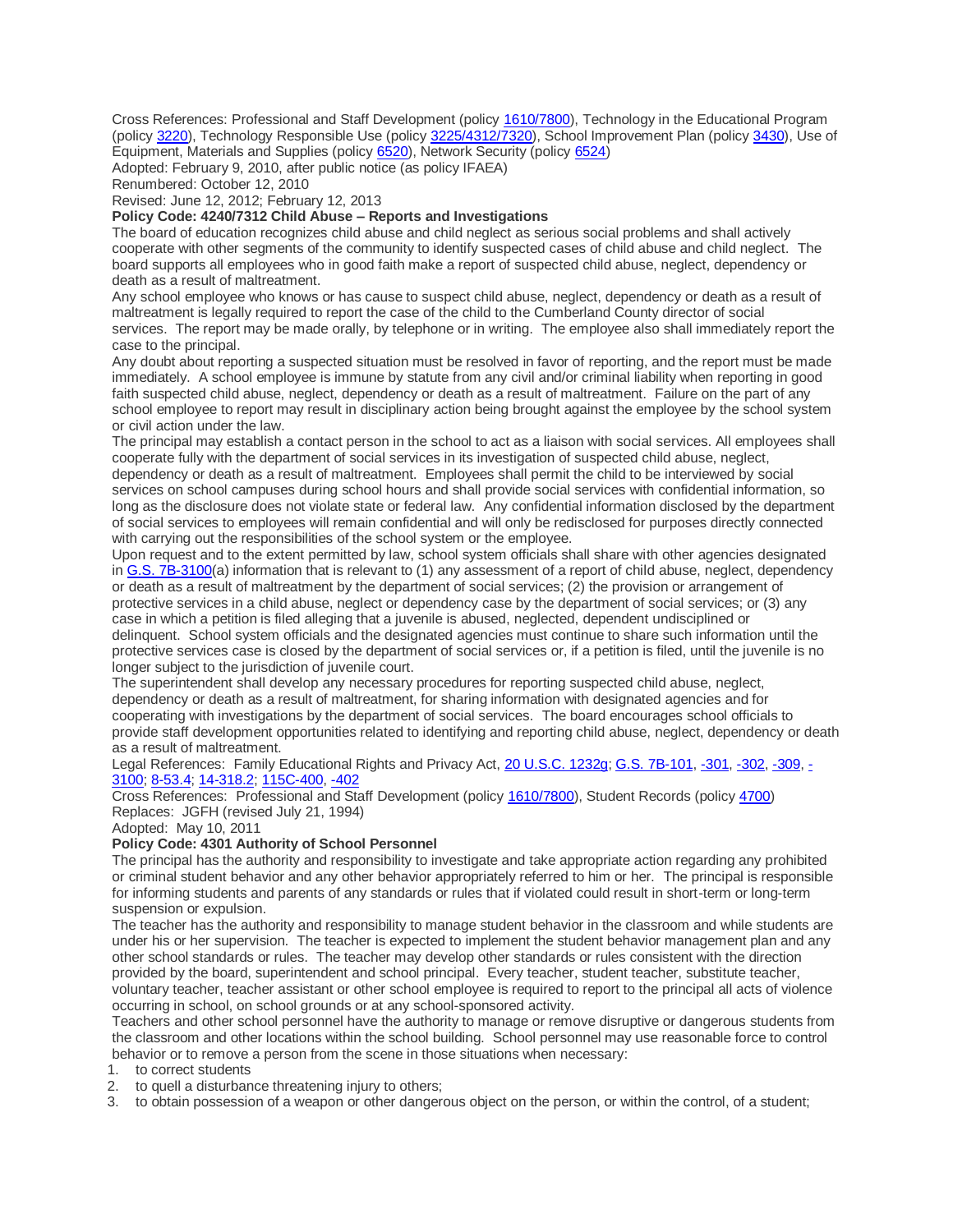4. for self-defense;

5. for the protection of persons or property; or

6. to maintain order on school property, in the classroom or at a school-related activity on or off school property. Except as restricted by [G.S. 115C-391.1,](http://redirector.microscribepub.com/?cat=stat&loc=nc&id=115c&spec=391.1) school personnel may use appropriate seclusion and restraint techniques reasonably needed in the circumstances described above as long as such use is consistent with state law and applicable board policies and procedures. (See policy [4302,](https://boardpolicyonline.com/bl/?b=cumberland&s=127878) School Plan for Management of Student Behavior.) The use of reasonable force shall not include the use of (1) corporal punishment or (2) the use of seclusion or restraint solely as a disciplinary consequence. (See policy [4302,](https://boardpolicyonline.com/bl/?b=cumberland&s=127878) School Plan for Management of Student Behavior.) School employees are immune from civil liability for using reasonable force in conformance with state law and local board policy.

Students must comply with all directions of principals, teachers, substitute teachers, student teachers, teacher assistants, bus drivers and all other school personnel who are authorized to give such directions during any period of time when they are subject to the authority of such personnel.

Legal Reference: [G.S. 115C-47,](http://redirector.microscribepub.com/?cat=stat&loc=nc&id=115c&spec=47) [-288,](http://redirector.microscribepub.com/?cat=stat&loc=nc&id=115c&spec=288) [-307,](http://redirector.microscribepub.com/?cat=stat&loc=nc&id=115c&spec=307) [-390.3,](http://redirector.microscribepub.com/?cat=stat&loc=nc&id=115c&spec=390.3) [391.1](http://redirector.microscribepub.com/?cat=stat&loc=nc&id=115c&spec=391.1)

Cross References: School Safety (policy [1510/4200/7270\)](https://boardpolicyonline.com/bl/?b=cumberland&s=127707), School Plan for Management of Student Behavior (policy [4302\)](https://boardpolicyonline.com/bl/?b=cumberland&s=127878), Rules for Use of Seclusion and Restraint in Schools (regulation [4302-R\)](https://boardpolicyonline.com/bl/?b=cumberland&s=127879)

Replaces: JDA (in part) (revised December 9, 1997)

Adopted: May 10, 2011

Revised: August 9, 2011

Under certain circumstances, students with communicable diseases may pose a threat to the health and safety of other students and employees. Decisions regarding the educational status of students with communicable diseases will be made on a case-by-case basis in accordance with this policy. Nothing in this policy is intended to grant or confer any school attendance or education rights beyond those existing by law.

This policy will be shared with school employees annually and with new employees as part of any initial orientation. A. DEFINITION OF COMMUNICABLE DISEASE

A communicable disease is defined as an illness due to an infectious agent, or its toxic products, that is transmitted directly or indirectly to a person from an infected person or animal.

B. PREVENTION AND CONTROL OF COMMUNICABLE DISEASES

In order to prevent and/or control the spread of communicable diseases, the following procedures shall be followed: 1. Management of Sudden Illness

When a student at school is observed to have symptoms of a communicable disease, school personnel shall isolate the child in the health room and arrange for the student to be taken home. No child with symptoms of a communicable disease should remain at school unless neither a parent nor another responsible adult can be found to

care for the child. Sick children should not be sent home by bus. Unless advised otherwise by health authorities, students with a 100 degrees Fahrenheit (oral), vomiting, or diarrhea will be advised to remain at home until symptom-free for 24 hours.

Unless advised otherwise by health authorities, students with undiagnosed rash will be advised to remain at home until the rash disappears or written medical permission is granted for returning to school.

In the event of numerous cases of sudden illness in a school, the school nurse and principal shall notify the Cumberland County Health Department for epidemiology surveillance and recommendations.

## **Policy Code: 4318 Use of Wireless Communication Devices**

The board recognizes that cellular phones and other wireless communication devices have become an important tool through which parents communicate with their children. Therefore, students are permitted to possess such devices on school property so long as the devices are not activated, used, displayed or visible during the instructional day or as otherwise directed by school rules or school personnel. Wireless communication devices include, but are not limited to, cellular phones, electronic devices with internet capability, paging devices, two-way radios and similar devices.

## A. AUTHORIZED USE

Administrators may authorize individual students to use wireless communication devices for personal purposes when there is a reasonable need for such communication. Teachers and administrators may authorize individual students to use the devices for instructional purposes, provided that they supervise the students during such use.

Although use generally is permitted before and after school, use of cellular phones and other wireless communication devices may be prohibited on school buses when noise from such devices interferes with the safe operation of the buses. In addition, elementary and middle school students who participate in after-school programs are prohibited from using wireless communication devices during such programs. No pictures or video are allowed to be taken on school buses by students. Cell phone use that result in Code of Conduct infractions can result in suspension or expulsion.

#### B. CONSEQUENCES FOR UNAUTHORIZED USE

School employees may immediately confiscate any wireless communication devices that are on, used, displayed or visible in violation of this policy. Absent compelling and unusual circumstances, confiscated wireless communication devices will be returned only to the student's parent or guardian.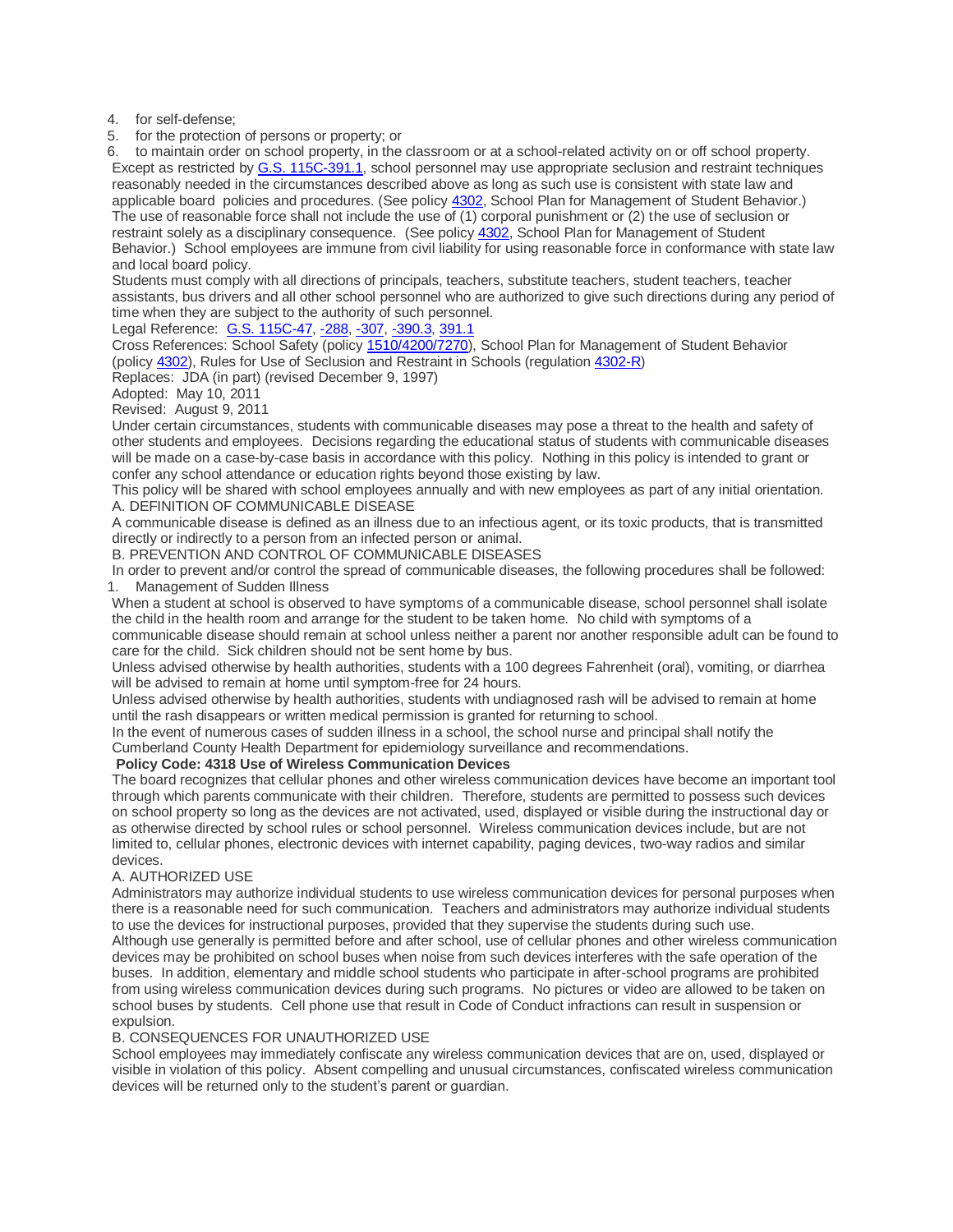The disciplinary consequences for violations of this policy shall be consistent with Section D of policy [4300,](https://boardpolicyonline.com/bl/?b=cumberland&s=127875) Student Behavior Policies. The superintendent or designee shall list in the Student Code of Conduct the specific range of consequences that may be imposed on a student for violations of this policy.

Aggravating factors may be considered when assigning consequences. Aggravating factors may include, but are not limited to, using wireless communication devices (1) to reproduce images of tests, obtain unauthorized access to school information or assist students in any aspect of their instructional program in a manner that violates any school board policy, administrative regulation or school rule; (2) to bully or harass other students; (3) to send illicit text messages; and (4) to take and/or send illicit photographs.

C. SEARCH OF WIRELESS COMMUNICATION DEVICES

In accordance with policy [4342,](https://boardpolicyonline.com/bl/?b=cumberland&s=127905) Student Searches, a student's wireless communication device and its contents, including, but not limited to, text messages and digital photos, may be searched whenever a school official has reason to believe the search will provide evidence that the student has violated or is violating a law or a school rule. The scope of such searches must be reasonably related to the objectives of the search and not excessively intrusive in light of the nature of the suspected infraction.

## D. LIABILITY

Students are personally and solely responsible for the security of their wireless communication devices. The school system is not responsible for the theft, loss or damage of a cellular phone or other personal wireless communication devices.

## Legal References: [G.S. 115C-36](http://redirector.microscribepub.com/?cat=stat&loc=nc&id=115c&spec=36)

Cross References: School Plan for Management of Student Behavior (policy [4302\)](https://boardpolicyonline.com/bl/?b=cumberland&s=127878), Disruptive Behavior (policy [4315\)](https://boardpolicyonline.com/bl/?b=cumberland&s=127889), Student Searches (policy [4342\)](https://boardpolicyonline.com/bl/?b=cumberland&s=127905)

## Adopted: November 15, 2012

## **Regulation Code: 4400-R1 Unexcused Tardiness/Early Check-Outs**

School attendance is essential for student success and the habitual, chronic tardiness is a major factor in the loss of instructional time for students regardless of age. It is also one of the most valuable life skills a student can learn and can be easily transferred as a valuable asset for the future.

The Cumberland County School system is continuing its efforts of "Every Minute Counts" to ensure that students attend school for the entire school day unless excused. If a student is tardy, it is the parent/guardian's responsibility to inform the school in writing the reason for tardiness.

Parents should make every attempt to make appointments outside of the school day so interruptions and missed school time are minimal.

PROCEDURE

- Cumberland County Schools will utilize a public relations campaign that focuses on improving student attendance, emphasizing arriving at school on time and remaining in school throughout the instructional day as an important element of supporting student learning.
- The Cumberland County Schools Policy Regulation [4400-R1](https://boardpolicyonline.com/bl/?b=cumberland&s=127916) Unexcused Tardiness/Early Checkouts will be posted on each school's website, in its handbook and other information outlets along with the start time of the school day indicating that any student will be considered tardy after the instructional day begins.
- **Each school will communicate with parents/guardians and students on a regular basis regarding the immediate** consequences for tardiness.
- **The loss of instructional time due to tardiness and early checkouts may affect a student's grades, achievement,** and overall success in school.
- All instances of tardiness are recorded, whether excused or unexcused, in the district data base (PowerSchool).
- A student is considered tardy after the start of the school day. "Bell to Bell" instruction is critical to optimize learning.
- A parent/guardian will be required to report to the school's attendance office/desk to sign the student in when tardy (elementary/middle).
- The Principal may use the Parent Link program to remind the parent/guardian of the time that school starts and of the Cumberland County Schools policy regulation on tardiness.
- After 3 unexcused cumulative instances of tardiness or early checkouts, the school social worker will notify the parent/guardian using the district form letters.
- After 6 unexcused cumulative instances of tardiness or early checkouts, the school social worker will notify the parent/guardian by letter that he or she may be in violation of the Cumberland County Schools' Policy Regulation 4400-R1 Unexcused Tardiness/Early Checkouts. The school social worker will work with the child and the parent to develop a plan for addressing the chronic tardiness.
- Choice School students are not allowed flexibility from attendance expectations. Principals will inform the Student Assignment office when the Choice School student has six (6) unexcused tardies. Choice parents will be required to attend Parent Accountability classes after their sixth (6th) instance of unexcused tardiness. The Student Assignment office will then provide a warning of pending dismissal to the parent/guardian in writing. After 10 cumulative instances of tardiness or early checkouts a Choice School student may be returned to the home school.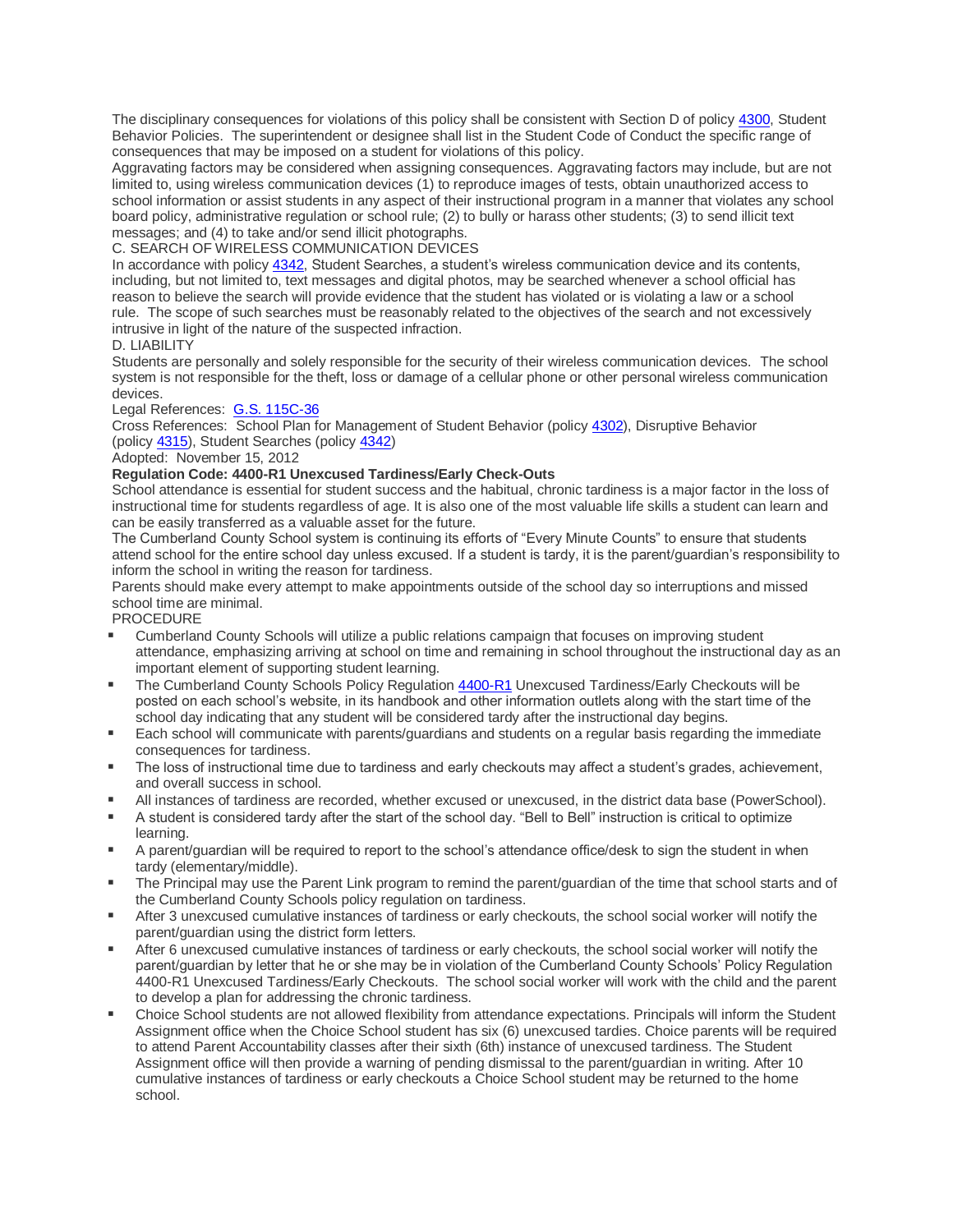- After 10 cumulative instances of unexcused tardies or early checkouts, the school social worker will notify the parent/guardian by letter of the need for a meeting. In this meeting, the principal or the principal's designee will determine if the parent/guardian has made a good faith effort to comply with the regulation code. If the principal finds that the parent/guardian has not made a good faith effort, the school social worker will work with the child and the parent to develop a plan for addressing the chronic tardiness. Failure to attend this meeting may result in an immediate referral to attend Parent Accountability classes or a referral to the Cumberland County Truancy Mediation Council for violation of Cumberland County Schools' Regulation Code [4400-R1:](https://boardpolicyonline.com/bl/?b=cumberland&s=127916) Unexcused Tardiness/Early Check-outs.
- After 20 cumulative instances of unexcused tardies/early checkouts, the Principal/Social Worker may refer a parent to attend a series of mandatory Parent Accountability Sessions. Parents will be notified using the district form letter.
- After 25 cumulative instances of unexcused tardies or early checkouts, the Principal/Social Worker may refer a parent to Truancy Mediation Council (TMC).

Approved by the Superintendent: September 22, 2011

## Revised: February 1, 2017

## **Regulation Code: 4400-R2 Coding Lawful Absences for Valid Educational Opportunities**

The Cumberland County Board of Education has adopted a student attendance policy which permits prior approved absence of a student from school for a valid educational opportunity to be coded -lawful.

The principal shall require that all conditions listed below be satisfied before a student's absence(s) can be coded lawful relative to a valid educational opportunity.

- 1. The student shall seek prior approval from the principal or principal's designee for an absence to take advantage of a valid educational opportunity.
- 2. The student shall provide the appropriate school officials with the written educational objectives regarding the proposed educational opportunity.
- 3. The principal shall provide the student with written approval to be absent from school to take advantage of a valid educational opportunity.
- 4. The student shall provide the appropriate school officials with a written report covering the objectives of the approved educational opportunity within five (5) school days upon the student's return to school. (Replaces JBD-R, dated November 20, 1986.)

Approved by the Superintendent on October 15, 2012.

# **2018-2019 CUMBERLAND COUNTY SCHOOLS' STUDENT CODE OF CONDUCT**

## **VISION STATEMENT**

Cumberland County Schools is committed to empowering all students to collaborate, compete, and succeed in an increasingly interconnected world.

## **MISSION STATEMENT**

Cumberland County Schools' mission is to provide a safe and caring learning environment in which every student develops the skills and knowledge necessary to pursue a productive life, to be successful in a diverse and global society, and to empower students to become lifelong learners.

# **STATEMENT OF PURPOSE**

An educated citizenry is essential to good government in this country and cannot exist without effective public schools that offer a high-quality education to all students. The goal of student discipline is to maintain safe and caring schools, to teach students to behave in ways that contribute to academic achievement and school success and to support a school environment where students and staff are responsible and respectful. As such, school disciplinary measures should be used to preserve the safety of students and staff. Cumberland County Schools is committed to providing an environment where teaching and learning take place in an atmosphere free from disruption and obstacles that impede learning.

## **NON-DISCRIMINATION STATEMENT**

The Cumberland County Schools does not discriminate on the basis of race, color, national origin, religion, sex, disability, age, genetic information, or another prohibited basis in its programs and activities and provides equal access to designated youth groups. The following office has been designated to handle inquiries regarding the nondiscrimination policies:

Name and/or Title: Office of School Support

Address: P.O. Box 2357, Fayetteville, NC 28302

Telephone No: (910) 678-2495

Cumberland County Schools is committed to Title IX compliance. Inquiries concerning Title IX may be referred to each school's principal, who serves as the Title IX coordinator for each school, or to the United States Department of Education Office of Civil Rights.

## **GENERAL PROVISIONS**

Students should recognize their responsibility to know the contents of this Student Code of Conduct and to ask the local school administration or staff for any clarification. All students, regardless of age, are subject to the rules and regulations of Cumberland County Public Schools. Each local school will review the contents of this handbook with its students.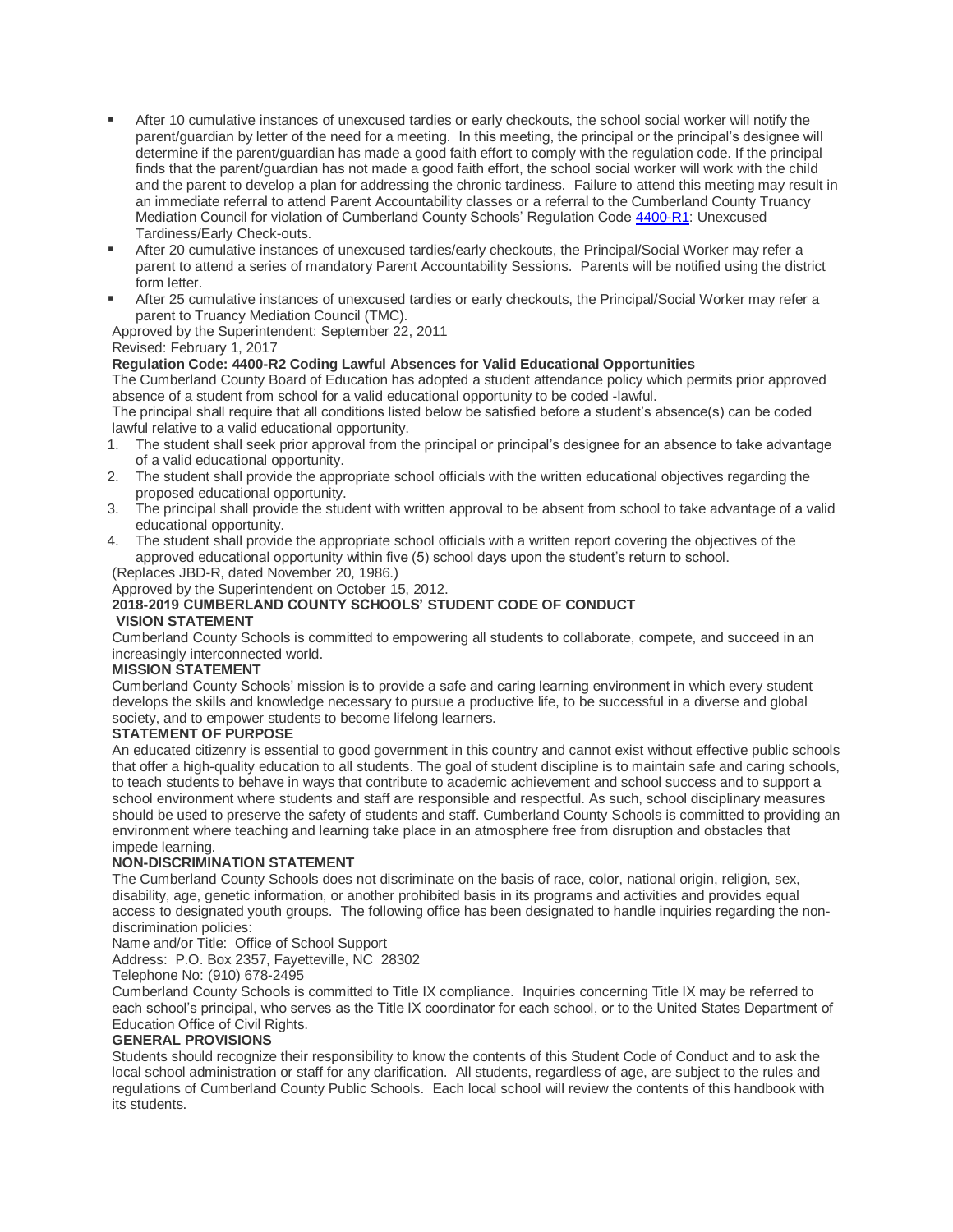All students are expected to comply with all rules governing behavior and conduct. It is the responsibility of the principal/assistant principal to investigate fully the cases of students appropriately referred to his/her office for misbehavior, to ensure fair treatment of such students and protection of their procedural and substantive rights, and to determine what, if any, disciplinary action is warranted. The teacher shall have the responsibility and authority to discipline students, except in those cases requiring the attention of the principal/assistant principal.

- Unless otherwise specified, and/or with the exception of a Class V violation as later defined, this code shall apply to all students in the system before, during, and after school hours while at school, in any school building, and on any school premises; on any school-owned vehicle or in any other vehicle used to transport students to and from any school or school activities; bus stops; off school property at any school-sponsored or school-approved activity, event, or function, including athletics; and during any period of time when students are subject to the authority of school personnel; to include conduct which occurs off school property which has or is reasonably expected to have a direct and immediate impact on the orderly and efficient operation of the schools or the safety of individuals in the school environment.
- The principal/assistant principal of the school to which the student is officially enrolled shall be responsible for imposing any disciplinary action upon the student for rule violations occurring away from the student's home school.
- Any student who drives a vehicle onto any Cumberland County Schools' property is responsible for the contents of that vehicle. Prior to coming onto Cumberland County Schools' property, students should ensure that the vehicle does not contain any contraband which would violate the law or any school rule.
- **Possession shall be defined as the prohibited item being on the person, in the student's personal effects, vehicle,** locker, desk, or in the immediate control of the student.
- The principal and superintendent may consider the student's intent, disciplinary and academic history, the potential benefits to the student of alternatives to suspension, and other mitigating or aggravating factors when deciding whether to recommend or impose a disciplinary reassignment or long-term suspension.

In assigning appropriate disciplinary consequences under this Code of Conduct, eligible students will be given all rights as provided by the IDEA, Section 504 of the 1973 Rehabilitation Act and the 1990 Americans with Disabilities Act. Procedures on implementing requirements for students with disabilities are found in **Policies Governing** 

**Services for Children with Disabilities and Section 504 Procedures and Guidelines** handbook. During the period that a student is suspended or disciplinary reassigned to an alternative program, he/she is prohibited from entering the grounds of any school in the Cumberland County School system or from attending any school-related functions, including graduation, without the express permission of the building principal. During a period in which a student is long-term suspended or disciplinary reassigned to an alternative program, the student is prohibited from any Cumberland County School system property other than the alternative school/program to which the student has been reassigned.

Violation of Board policies, this student Code of Conduct, any behavior management plan or regulations issued by the individual school, or any North Carolina General Statutes may result in disciplinary action including expulsion or suspension of the student from Cumberland County Schools pursuant to the Due Process Procedures for Cumberland County Schools.

Violations of the Cumberland County Schools' Student Code of Conduct may result in a Disciplinary Reassignment to an alternative education program. If the principal determines that a Disciplinary Reassignment is appropriate, the principal may recommend to the superintendent or his/her designee that the student be reassigned to an alternative educational program.

Disciplinary reassignment of a student to a full-time educational program that meets the academic requirements of the standard course of study established by the State Board of Education and provides the student with the opportunity to make timely progress towards graduation and grade promotion is not a long-term suspension requiring the due process procedures described in Policy 4353 – Long-Term Suspension, 365-Day Suspension, Expulsion. In addition to the compulsory attendance law, if the student fails to enroll in and regularly attend the alternative educational setting as reassigned, or other appropriate school (e.g. private or charter school, North Carolina Virtual Public School, etc.), the disciplinary reassignment will continue until such time as reassignment to the home school is appropriate as determined by the superintendent or his/her designee. A disciplinary reassignment may continue for a period up to and including that which could be imposed for a long-term suspension. In addition, if the offense(s) leading to the disciplinary reassignment occurs during the final quarter of the school year, the reassignment may include a period up to the remainder of the school year in which the offense was committed and the first semester of the following school year.

## **VIOLATIONS & CONSEQUENCES**

Violations of the Student Code of Conduct shall be dealt with in accordance with the guidelines established in the school's behavior management plan (see Policy 4302 – School Plan for Management of Student Behavior). **Minor Violations**

Minor violations of the Student Code of Conduct are those less severe infractions which involve a lower degree of danger and harm. Examples of minor violations include the use of inappropriate or disrespectful language, noncompliance with a staff directive, dress code violations and minor physical altercations that do not involve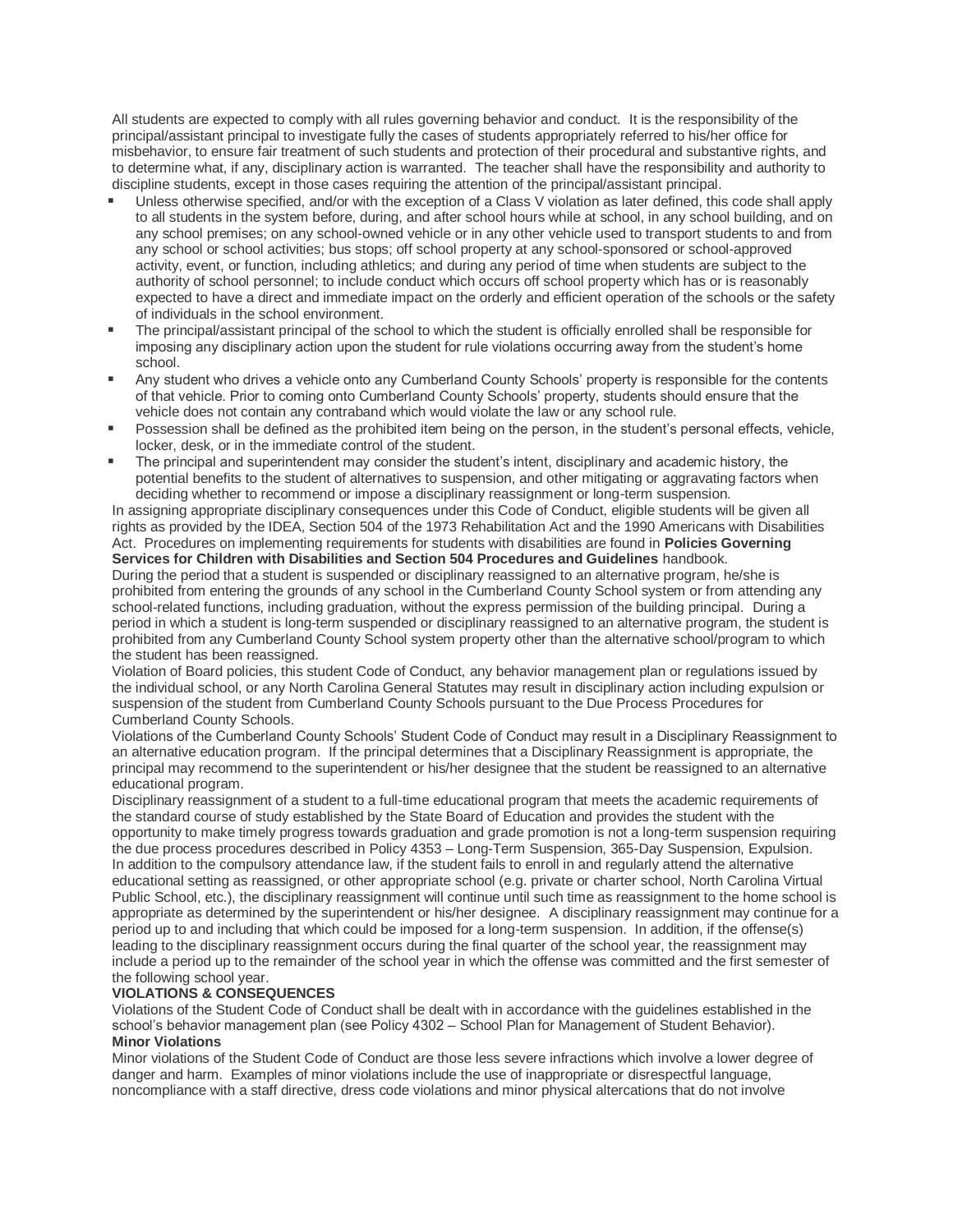weapons or injury. Aggravating circumstances, however, may justify treating an otherwise minor violation as a serious violation.

Minor violations of the Student Code of Conduct may result in disciplinary measures or responses up to and including short-term suspension. Further information regarding the procedures for short-term suspensions is provided in Policy 4351 – Short-Term Suspension. Other disciplinary measures or responses may include, but are not limited to, the following:

- 1. parental involvement, such as conferences;
- 2. time-out for short periods of time;
- 3. behavior improvement agreements;
- 4. instruction in conflict resolution and anger management;
- 5. peer mediation;
- 6. individual or small group sessions with the school counselor;
- 7. academic intervention;
- 8. in-school suspension;
- 9. detention before and/or after school or on Saturday;
- 10. community service;
- 11. exclusion from graduation ceremonies;
- 12. exclusion from extracurricular activities;
- 13. suspension from bus privileges;

The parent or guardian is responsible for transportation that may be required to carry out the consequence. With the exception of suspension from bus privileges, if a parent or guardian is unable to provide transportation, another consequence will be substituted.

#### **Serious Violations**

Serious violations of the Student Code of Conduct may result in disciplinary reassignment or any of the other consequences which may be imposed for minor violations. In addition, serious violations that either (1) threaten the safety of students, staff or school visitors or (2) threaten to substantially disrupt the educational environment may result in long-term suspension or expulsion. Certain violations involving firearms or explosive devices may result in a 365-day suspension. Further information about the procedures for disciplinary reassignments is provided in Policy [4354](https://boardpolicyonline.com/bl/?b=cumberland&s=127911) – Disciplinary Reassignments.

Information regarding the standards and procedures for long-term suspensions, 365-day suspensions and expulsions is provided in Policies [4351](https://boardpolicyonline.com/bl/?b=cumberland&s=127908) – Short-Term Suspension and [4353](https://boardpolicyonline.com/bl/?b=cumberland&s=127910) – Long-Term Suspension, 365-Day Suspension, Expulsion. (See also Policy [4333](https://boardpolicyonline.com/bl/?b=cumberland&s=127900) – Weapons, Bomb Threats, Terrorist Threats and Clear Threats to Safety, for information regarding 365-day suspensions for certain firearms violations.)

## **CLASS I VIOLATIONS**

Behaviors that do not significantly violate the rights of others, and do not appear chronic.

Dress Code Violation

Inappropriate Items on School Property/Use

Falsification of Information

Inappropriate Language/Disrespect

**Gambling** 

**Medication** 

Honor Code Violation

Possession/Use of Tobacco

Insubordination

Truancy\*

\* Maximum of two (2) days suspension for each offense

## **Grade: PreK – 5**

**First Offense:** This violation **will** result in disciplinary action as determined proper by the building principal to include documentation of notification to the parent/guardian.

**Second & Subsequent Offense(s):** This violation **may** result in disciplinary action as determined proper by the building principal which may include short-term suspension not to exceed 5 days.

## **Grade: 6-8**

**First Offense:** This violation **will** result in disciplinary action as determined proper by the building principal to include documentation of notification to the parent/guardian and/or In-School Suspension.

**Second & Subsequent Offense(s):** This violation may result in assignment to In-School Suspension and/or shortterm suspension not to exceed 5 days.

## **Grade: 9-12**

**First Offense:**This violation **will** result in disciplinary action as determined proper by the building principal up to and including documentation of notification to the parent/guardian and/or In-School Suspension.

**Second & Subsequent Offense(s):**This violation **may** result in assignment to In-School Suspension and/or shortterm suspension not to exceed 5 days.

## **CLASS II VIOLATIONS**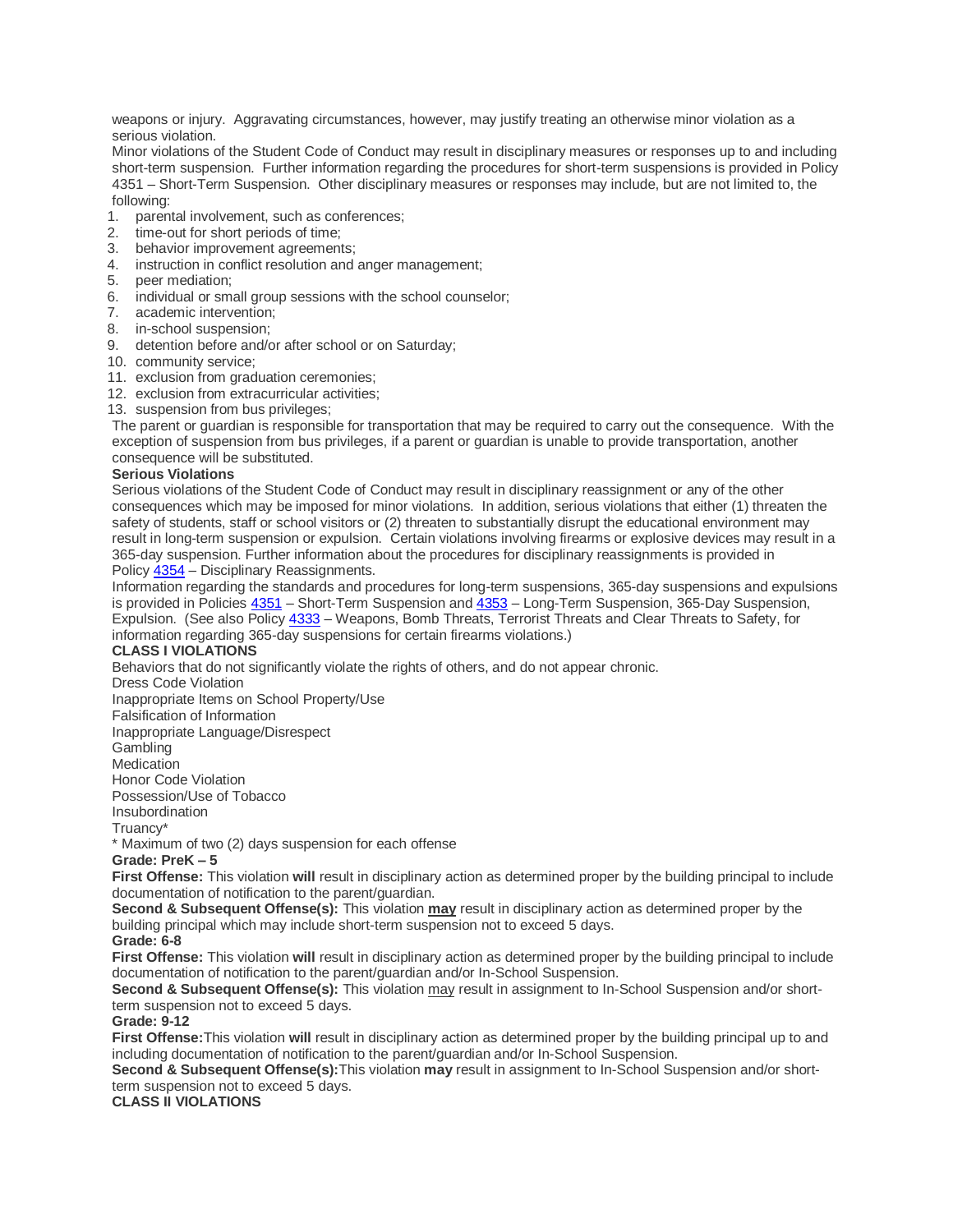Behaviors that significantly violate the rights of others or put others at risk of harm.

Bullying **Hazing** 

Communicating Threats to a Student Possession of Alcohol

Cyber Bullying

Possession of Chemical/Drug Paraphernalia

Possession of Counterfeit Items

Disruptive Behavior

**Extortion** 

Property Damage – Less than \$1,000

Theft – Value Less than \$1,000 Harassment – Verbal

Use of Counterfeit Items

Disorderly Conduct

## **Grade: PreK-5**

**First Offense:** This violation **may** result in short-term suspension or other disciplinary measures as deemed necessary by the building principal.

**Second Offense:** This violation **may** result in short-term suspension up to 10 days.

**Third and Subsequent Offense(s):** This violation **may** result in short-term suspension and/or disciplinary reassignment to an alternative program as deemed necessary by the building principal. **Grade: 6-8**

**First Offense:**This violation **may** result in assignment to In-School Suspension and/or short-term suspension. **Second Offense:** This violation **may** result in In-School Suspension, short-term suspension and/or disciplinary reassignment to an alternative program not to exceed 45 days.

**Third and Subsequent Offense(s):** This violation **may** result in short-term suspension and/or disciplinary reassignment to an alternative program or long-term suspension.

## **Grade: 9-12**

**First Offense:**This violation **may** result in assignment to In-School Suspension and/or short-term suspension. **Second Offense:** This violation **may** result in short-term suspension and/or disciplinary reassignment to an alternative program not to exceed 45 days.

**Third and Subsequent Offense(s):** This violation **may** result in short-term suspension and/or disciplinary reassignment to an alternative program or long-term suspension.

## **CLASS III VIOLATIONS**

Behaviors that significantly violate the rights of others or put others at risk of harm, and violate CCS policies, or North Carolina policies or laws.

Adult Taking Indecent Liberties with Minor Kidnapping

Affray

Off-Campus Consumption of Alcohol/Controlled Substances

Aggressive Behavior

Possession of a Weapon

Assault Involving Use of a Weapon (except firearms)

Possession of Controlled Substance/Selling

Assault Resulting in Serious Injury

Property Damage – More than \$1,000

Assault on Student

Assault/Other

Rape

Bomb Threats (dynamite, cartridge,bomb, grenade, mine, or powerful explosive)

Robbery With a Dangerous Weapon

Breaking/Entering a School Building/Property

Robbery Without a Dangerous Weapon

Burning of a School Building

Sexual Assault/Sexual Battery

Communicating Threats to an Adult

Sexual Misconduct

Communicating Threats of Mass Violence

Sexual Offense

False Fire Alarm

Theft – Value More than \$1,000

Fighting

Unlawfully Setting a Fire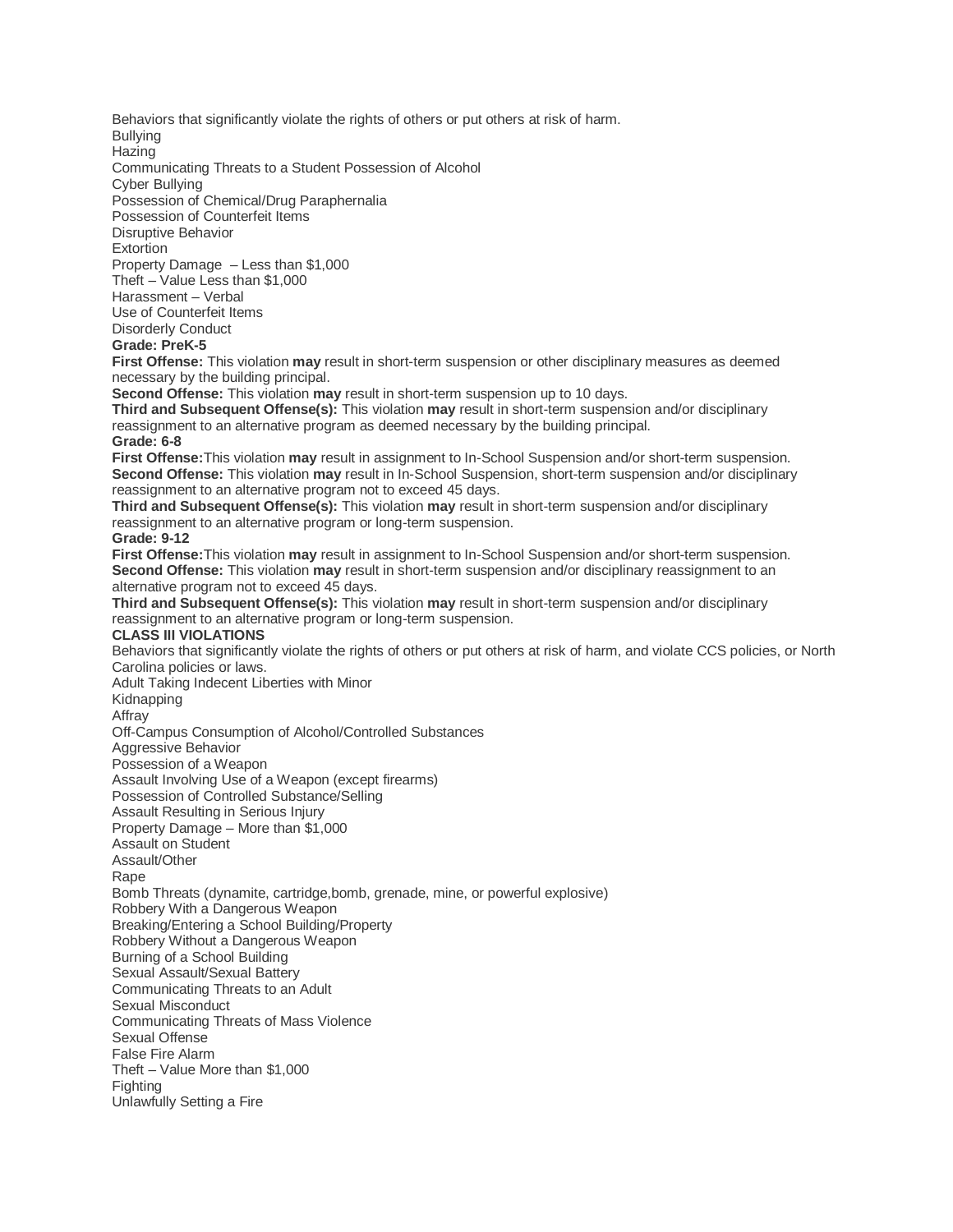#### Gang Activity

Use of and/or Distribution of Alcoholic Beverage Harassment – Sexual

Use of Controlled Substance

# **Grade: Prek-5**

**First and Subsequent Offense(s):** This violation **may** result in out-of-school suspension for up to 10 days and/or disciplinary reassignment to an alternative program depending on the severity of the offense. **Grade: 6-8**

**First and Subsequent Offense(s):** This violation **may** result in short-term suspension for up to 10 days and/or disciplinary reassignment to an alternative program or long-term suspension depending on the severity of the offense. **Grade: 9-12**

**First and Subsequent Offense(s):** This violation **may** result in short-term suspension and/or disciplinary reassignment to an alternative program or long-term suspension or expulsion.

## **CLASS IV VIOLATION**

**Intentional Assault on School Personnel –** Attempted or actual hitting, striking, emitting bodily fluids, utilizing any foreign substance, or other use of force upon a school official, employee or school volunteer who is not a student. **Possession of Firearm or Destructive Device** (a weapon, including a starter gun, which will or is designed to or may readily be converted to expel a projectile by the action of an explosive, the frame or receiver of any such weapon, or any firearm muffler or firearm silencer. The term shall not include an inoperable antique firearm, a BB gun, stun gun, air rifle, or air pistol.)

## **All Grades:**

**Penalty:** This violation may result in a 365-calendar day suspension. The superintendent may modify the consequence pursuant to Policy [4353](https://boardpolicyonline.com/bl/?b=cumberland&s=127910) – Long-Term Suspension, 365-Day Suspension, or Expulsion or pursuant to Policy [4354](https://boardpolicyonline.com/bl/?b=cumberland&s=127713#&&hs=127911) – Disciplinary Reassignment to an Alternative Program.

# **CLASS V VIOLATIONS**

Behavior indicates that the student's continued presence in school constitutes a clear threat to the safety of other students or school personnel. This includes any student subject to sex offender registration pursuant to N.C.G.S. §14-208.18.

## **Grades: 9-12**

In accordance with NC General Statute 115C-390.11(a), a local board of education may, upon recommendation of the principal and superintendent, expel any student who is 14 years of age or older whose behavior indicates that the student's continued presence in school constitutes a clear threat to the safety of other students or school personnel. In accordance with N.C.G.S. §115C-390.11(a)(2), a local board of education may expel any student subject to sex offender registration pursuant to N.C.G.S. §14-208.18.

# **Death By Other Than Natural Causes**

**Penalty:** Expulsion in accordance with 115C-390.11(a) The local Board of Education shall consider whether there is an alternative program that may be offered by the local school Administrative unit to provide educational services. **BUS MISBEHAVIOR VIOLATION**

## **Bus Misbehavior**

## **Grade: Pre K-5**

**First & Repeated Offenses:** This violation **will** result in suspension from the school bus and/or disciplinary action deemed appropriate by principal.

## **Grades: 6-12**

**First & Repeated Offenses:** This violation **will** result in suspension from the school bus and/or disciplinary action deemed appropriate by principal.

## **DEFINITIONS**

## **CLASS I VIOLATIONS**

**DRESS CODE VIOLATION**

The dress code violation includes wearing, decorating or adorning clothing that is inappropriate to the learning process. Clothing that reveals undergarments, chest, breasts, navel, buttocks, or any private body part will be considered inappropriate for the school setting. Any article that displays, suggests, promotes, or reveals a lewd, vulgar, unsafe, violent or sexual message through language, images and/or symbols is prohibited.

## **FALSIFICATION OF INFORMATION**

Falsification of information is a false statement meant to deceive or give a wrong impression.

## **GAMBLING**

Gambling means to bet money or wager anything on the outcome of a game, contest, or other events. **HONOR CODE VIOLATION**

Cheating, plagiarism, dishonesty, falsification of assignments and signatures, violation of software regulations or copyright laws, and inappropriate computer access are considered honor code violations. Also, selling merchandise, magazines, newspapers, or other property on school grounds, unless the same is an approved school activity, is considered private enterprise and an honor code violation.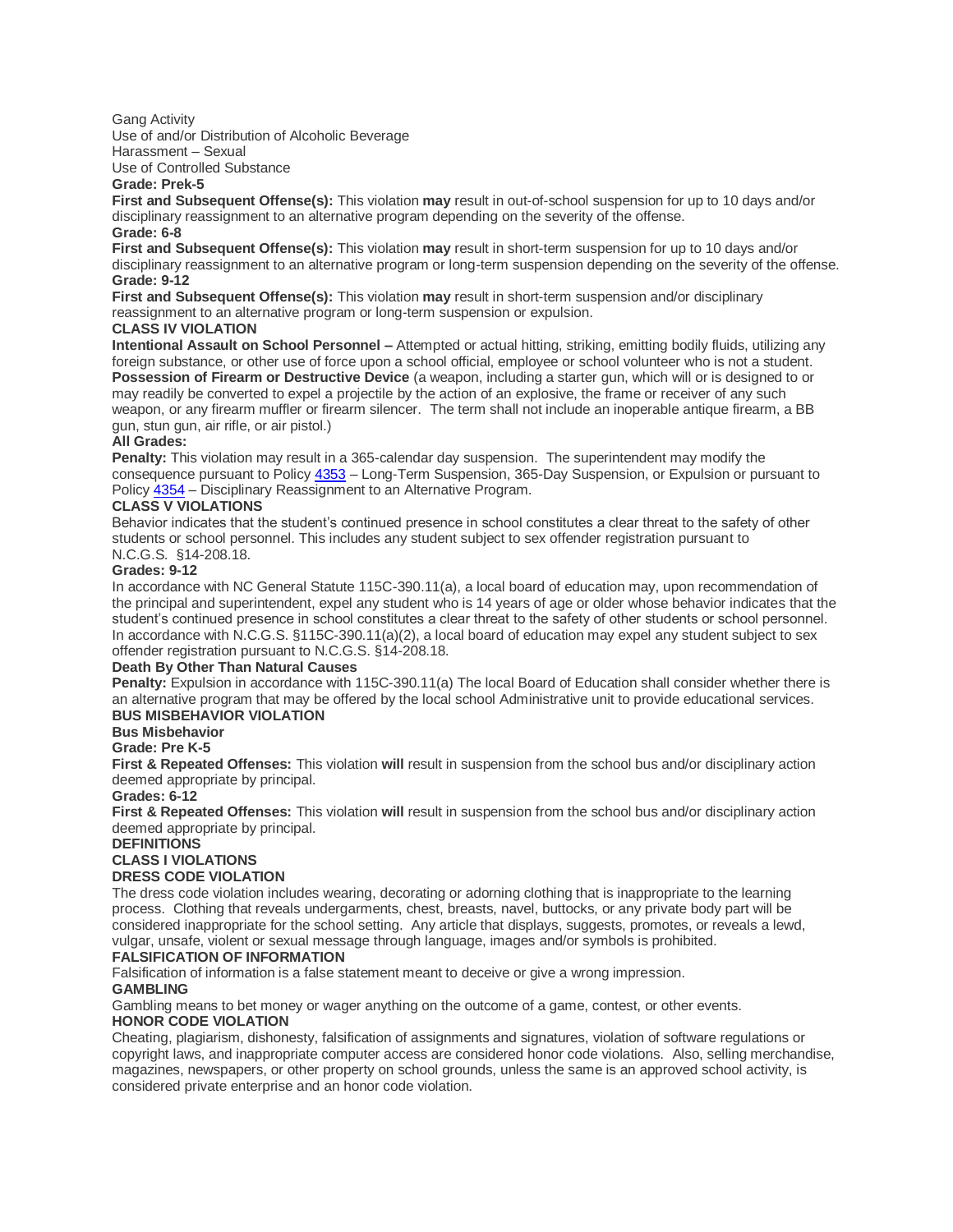## **INAPPROPRIATE ITEMS ON SCHOOL PROPERTY/USE**

Any device disruptive to the school environment to include electronic devices, including but not limited to cell phones, tablets, digital cameras, and laser devices, will not be displayed or utilized while on the school bus or on school premises during the school day unless utilized for educational purposes as approved by the school administration. **INAPPROPRIATE LANGUAGE/DISRESPECT**

#### Any communication used to degrade, disrespect, or that is abusive in nature, whether by signs, symbols, or gestures is prohibited in the school environment.

## **INSUBORDINATION**

Refusal to comply with all appropriate or reasonable directions of principals, teachers, School Resource Officers, substitute teachers, student teachers, teacher assistants, bus drivers, volunteers and all other school personnel who are authorized to give such directions during any period of time when students are subject to the authority of such school personnel.

## **MEDICATION**

Unauthorized possession of any prescription or non-prescription drugs in violation of medication protocol. **POSSESSION/USE OF TOBACCO**

The term "tobacco product" means any product that contains or is made or derived from tobacco and is intended for human consumption, including all lighted and smokeless tobacco products, as well as electronic cigarettes, vaporizers, and other electronic smoking devices even if they do not contain tobacco or nicotine. **TRUANCY**

Each student will be assigned a school schedule and must adhere to that schedule except when excused by the principal or a teacher authorized to excuse a student.

## **CLASS II VIOLATIONS**

## **BULLYING**

Bullying is a form of harassment. Bullying means the repeated intimidation of others by the real or threatened infliction of physical, verbal, written, electronically transmitted or emotional abuse or through destruction or theft of property of another. Bullying may include, but is not limited to, verbal taunts, name-calling, and put-downs, rumor spreading, extortion of money or possessions, implied or stated threats, and exclusion from peer groups.

## **COMMUNICATING THREATS TO A STUDENT**

Threatening actions include language that reasonably threatens force of violence and any sign or action that reasonably constitutes a threat of force or violence toward another student.

## **CYBER BULLYING**

Cyber bullying includes but is not limited to the following misuses of any school or non-school technology resources or networks: harassing, threatening, teasing, intimidating, humiliating, embarrassing, terrorizing another student or school employee by sending or posting such inappropriate or hurtful email messages, instant messages, text messages, text/digital pictures or images, or through social media websites and blogs.

## **DISORDERLY CONDUCT**

Disorderly conduct is any action that disrupts the peace and order of the school. Trespassing/Loitering is also included as a part of disorderly conduct. Trespassing to include loitering is the presence of any student on the campus of another school in the Cumberland County School system without the knowledge and consent of the officials of the school he/she is visiting. Any student who has been suspended from school will be considered trespassing if he/she appears on school property during the suspension period without the express permission of the principal.

## **DISRUPTIVE BEHAVIOR**

- Disruptive behavior constitutes any physical or verbal action which reasonably could or does substantially disrupt, disturb, or interfere with the peace, order, and/or discipline within the learning environment or during any schoolrelated activity.
- Disruptive behavior also constitutes any verbal, physical, or visual forms (including cell phone and/or other digital images/recordings/sexting) of a sexual nature that create a hostile or abusive educational environment for other students.
- Disruptive behavior also includes the unauthorized photographing and audio and/or video recording of student voices and/or images by cell phone, digital camera, video recorder, or other device on school property or at a school-related activity that is disruptive to the school environment.
- Disruptive behavior is also any action, comments, or written messages intended to cause others to fight or which might reasonably be expected to result in a fight**.**
- Disruptive behavior also includes distribution of over the counter medications.
- No student shall possess or wear any clothing, jewelry, emblems, badges, symbols, signs or other items, which indicate a student's membership or desired membership or affiliation with a gang.
- No student shall possess pyrotechnics and incendiary devices or materials intended to result in an explosion and/or fire on school property, any school-sponsored event, or any activity representing Cumberland County schools. Pyrotechnics and incendiary devices include, but are not limited to: lighters, explosive caps for toy pistols, fireworks, snake and glow works, smoke devices, trick noisemakers, wire sparklers, and other sparkling devices.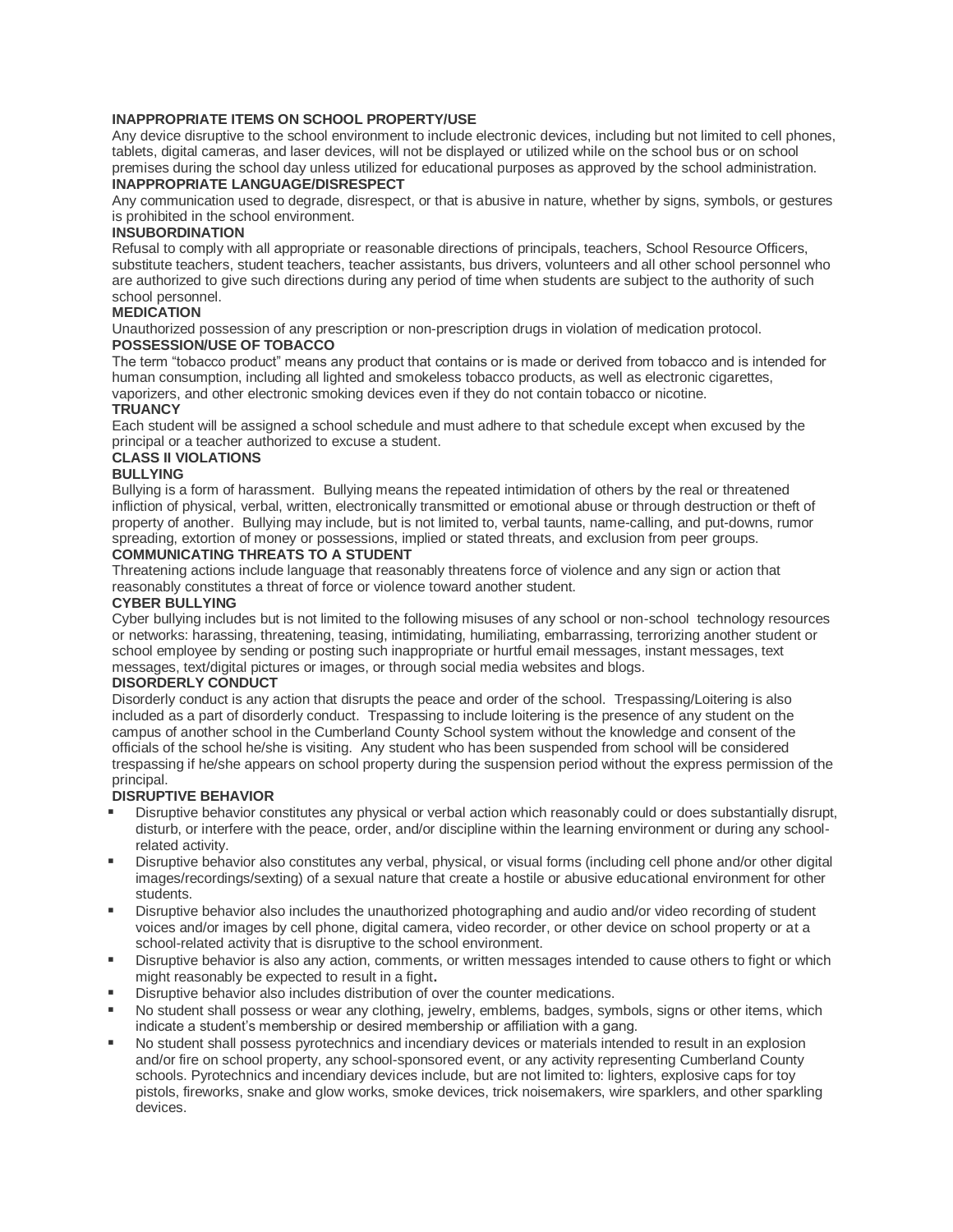## **EXTORTION**

Extortion is the use of one's position or power to obtain property, funds, or patronage.

## **HARASSMENT-VERBAL**

Verbal harassment means to worry, torment, trouble, verbally attack, or irritate persistently any student, school employee, or any other person.

#### **HAZING**

To annoy any student by playing abusive or ridiculous tricks upon him, to frighten, scold, or harass him or to subject him to personal indignity is hazing.

## **POSSESSION OF ALCOHOL**

Any student possessing any malt beverages, fortified or unfortified wine, or spirituous liquor, in any amount or form to include any alcoholic beverage on school property owned or leased by the local Board of Education, school bus stop or at any school-sponsored event is prohibited.

## **POSSESSION OF CHEMICAL AND DRUG PARAPHERNALIA**

Possession or delivery of drug paraphernalia or any other item used for inhaling/ingesting any controlled substance, narcotic, alcohol or chemical.

#### **POSSESSION OF COUNTERFEIT ITEMS**

Possessing any false item, which, without authorization, bears a trademark, trade name, or other identifying marks, imprint, number or device to include currency, is prohibited.

## **PROPERTY DAMAGE – LESS THAN \$1,000**

Damage is intentionally damaging or attempting to damage, any school property or private property while under school jurisdiction.

## **THEFT – VALUE LESS THAN \$1,000**

Theft is stealing, attempting to steal, or possessing stolen property having reason to know it was stolen.

# **USE OF COUNTERFEIT ITEMS**

Use of any counterfeit item, which the person thereof obtains, or attempts to obtain, money, property, services, or something of value is prohibited.

#### **CLASS III VIOLATIONS**

## **ADULT TAKING INDECENT LIBERTIES WITH A MINOR**

Committing a sexual act with or in the presence of a child under the age of 16 years, by a person at least age 16 and at least five years older than the child, for sexual gratification, regardless of whether force was used, or whether the victim consented.

#### **AFFRAY**

An affray is a fight between three or more students on school property or at a school-related activity. **AGGRESSIVE BEHAVIOR**

This attempted assault occurs when a student behaves in such a manner as could reasonably cause physical injury to any student or staff member. This definition also includes the accidental striking of an adult while attempting to break up a fight.

## **ASSAULT INVOLVING USE OF A WEAPON (except firearms)**

Assault with a weapon or other object that could reasonably be considered a weapon. A weapon includes any incendiary device defined under Class II, or any weapon or dangerous instrument defined in Class III, or any firearms or explosive device defined in Class IV.

## **ASSAULT RESULTING IN SERIOUS INJURY**

An intentional act or attempt by force or violence to do injury to the person of another that causes reasonable apprehension of immediate bodily harm resulting in one of the following: (1) substantial risk of death, (2) serious permanent disfigurement, (3) a coma, (4) a permanent or protracted condition that causes extreme pain, (5) permanent or protracted loss or impairment of the function of any bodily member or organ, or (6) that results in prolonged hospitalization.

## **ASSAULT ON STUDENT**

Attempted or actual hitting, striking, emitting bodily fluids, utilizing any foreign substance, or other use of force upon a student.

## **ASSAULT/OTHER**

Attempted or actual hitting, striking, emitting bodily fluids, utilizing any foreign substance, or other use of force upon a non-student or non-school employee.

## **BOMB THREATS (dynamite, cartridge, bomb, grenade, mine, or powerful explosive)**

Communicating a report, while knowing or having reason to know the report is false, that there is located on any school premises a device designed to cause damage or destruction by an explosion, blasting, or burning. Placing on any school premises with the intent of perpetrating a hoax, any device that would appear to a reasonable person to be a bomb or similar instrument capable of causing injury and/or damage. (G.S. 14.69.1 et.seq. or G.S. 14-69.2) **BREAKING/ENTERING OF A SCHOOL BUILDING/PROPERTY**

The wrongful breaking or entering of any school building, school-owned vehicle, or secured property of the Cumberland County Board of Education at any time is prohibited. This includes the CCS network, computers, systems, and programs.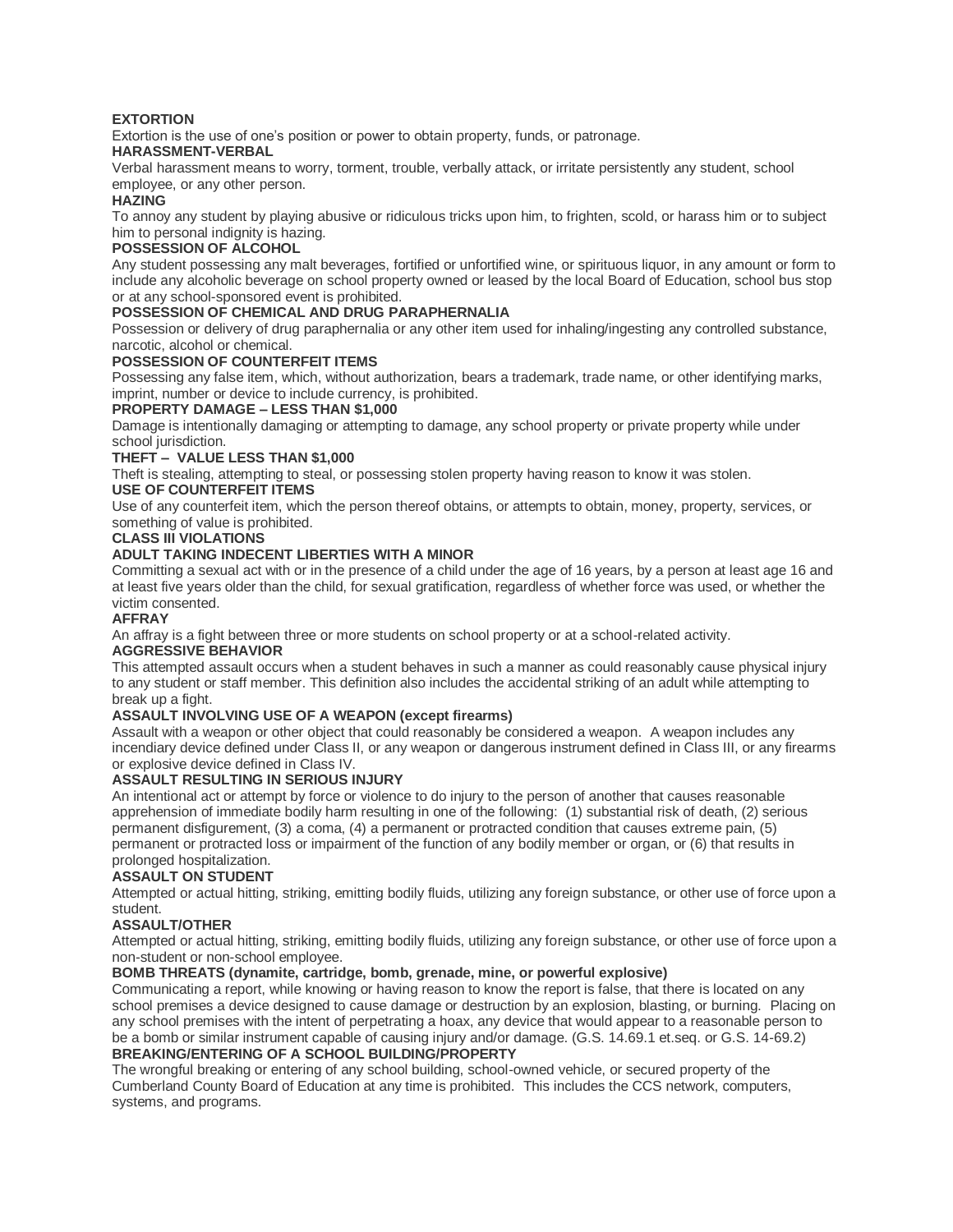## **BURNING OF A SCHOOL BUILDING**

Any person who maliciously and willfully sets fire to, burns or causes to be burned i.e. aids, directs or procures the burning of any school building owned, leased or used by the public schools.

## **COMMUNICATING THREATS OF MASS VIOLENCE**

It is a Class III Violation for any student to, by means of any form of communication, share, state, spread or circulate any sort of threat that an act of mass violence may or will occur on educational property or at any curricular or extracurricular activity sponsored by a school. For purposes of this rule, intent is irrelevant, and examples of covered forms of communication include any oral or written communication, creation of documents, drawings or images, threatening or symbolic gestures, or threatening, distracting, or provoking behavior concerning, directed toward, or in the presence of any person. Additional examples of prohibited forms of communication which violate this rule include creation or dissemination of a "hit list," list of "people to kill," list of "people to shoot," or any statement referencing bringing a weapon to school in order to harm people.

#### **COMMUNICATING THREATS TO AN ADULT**

Threatening actions include language that reasonably threatens force of violence and any sign or action that reasonably constitutes a threat of force or violence toward any school employee or any other adult.

## **FALSE FIRE ALARM**

Students will not initiate a false fire alarm on any school premises.

#### **FIGHTING**

Fighting is the act of two or more persons involved in a physical conflict such as hitting or kicking another student or other person. A student who is attacked may use reasonable force in self-defense, but only to the extent to free himself/herself from the attack and notify proper school authorities. A student who exceeds this reasonable force may be disciplined even though he/she may not have provoked the fight.

## **GANG ACTIVITY**

Gang activity shall be defined as any act(s) that further promotes gangs or gang-related activities or which threatens or intimidates another person or disrupts the educational environment on school premises or during any schoolsponsored activity which includes, but is not limited to: (1) communicating either verbally or non-verbally (hand signs, gestures, handshakes, slogans, drawings, etc.), to convey membership or affiliation with a gang; (2) defacing school or personal property with gang-related graffiti, symbols or slogans; (3) requiring payment of protection, insurance, or otherwise intimidating or threatening any person related to gang activity; (4) inciting other students to intimidate or to act with physical violence upon any other person related to gang activity; (5) soliciting others for gang membership; (6) committing any other illegal act or other violation of the Cumberland County Schools' policies that relate to gang activity e.g. gang-related assault on student.

## **HARASSMENT – SEXUAL**

Repeated unwelcome sexual advances and sexually-motivated physical contact are sexual harassment. **KIDNAPPING**

Confining, restraining or removing from one place to another a person, without his/her or the victim's or a minor victim's parents' consent, for the purpose of committing a felony; or holding a victim as a hostage or for ransom, or for use as a shield. A parent taking a child in violation of a court order, although it may be a crime, is not kidnapping for this purpose.

## **OFF-CAMPUS CONSUMPTION OF ALCOHOL/CONTROLLED SUBSTANCES**

The rule is violated when a student consumes any amount of alcohol or prohibited substance off-campus and then presents him or herself on school property owned or leased by the local Board of Education, school bus stop, or at any school-sponsored event and a school official detects the physical characteristics of, e.g., odor, slurred speech, erratic behavior, bloodshot/glassy eyes, etc., the student's consumption of alcohol or prohibited substance.

## **POSSESSION OF A WEAPON**

Possessing, handling or transferring, whether openly or concealed, without educational permission or consent, any BB gun, stun gun, air rifle, air pistol, facsimile of a gun, knife, ice pick, dagger, slingshot, leaded cane, loaded cane, sword cane, machete, switchblade knife, blackjack, metallic knuckles, razors, razor blades, box cutters, pepper spray, mace, ammunition, explosives, explosive-making material, chemicals, or any other object that can reasonably be considered a weapon or dangerous instrument.

## **POSSESSION OF CONTROLLED SUBSTANCES/SELLING**

This offense includes possession, distribution or sale by a student of a controlled substance of the N.C. Controlled Substances Act or any counterfeit controlled substance. This includes, but is not limited to, marijuana, synthetic marijuana (Spice or similar product), MDPV and mephedrone (e.g. bath salts) cocaine, methamphetamine, barbiturate, heroin, mescaline, LSD, codeine, opium, ecstasy, Vicodin, Percocet, oxycontin (or generic derivatives) or any other hallucinogenic drug. Possession shall be defined as the substance being on the person, in the student's personal effects, vehicle, locker or desk or in the immediate control of the student in any amount or in any form. This offense also includes the unauthorized distribution of any prescription drug.

## **PROPERTY DAMAGE – MORE THAN \$1,000**

Damage is intentionally damaging or attempting to damage, any school property or private property while under school jurisdiction.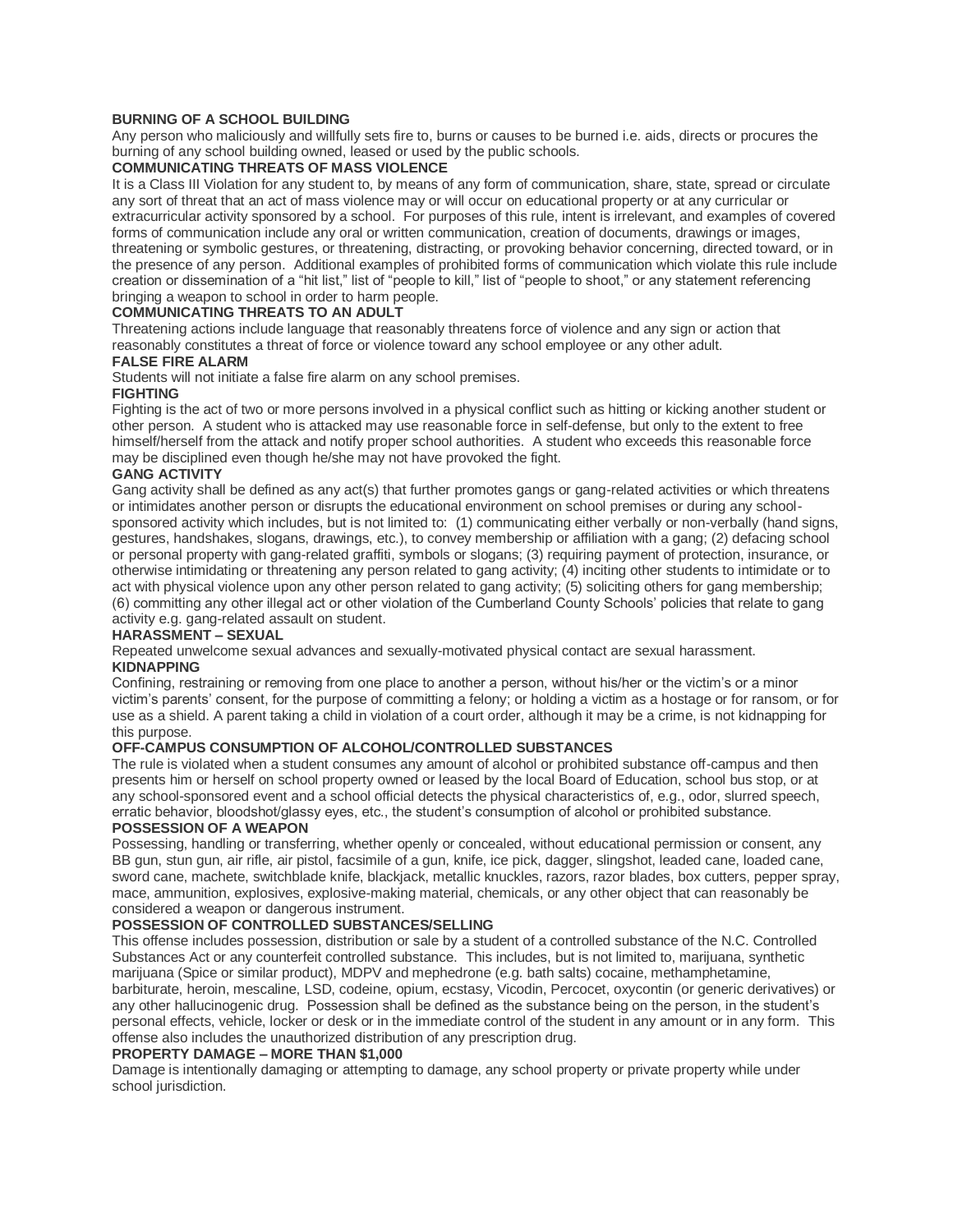## **RAPE**

Rape may be statutory or forcible. Forcible Rape is committed by force and without the consent of the victim, regardless of age. Statutory Rape is committed on a child under the age of 16 by a person who is at least 12 years old and at least four years older than the victim, regardless of whether the victim consented.

## **ROBBERY WITH A DANGEROUS WEAPON**

This includes theft or attempted theft of anything of value from the person of another, or from the area under the immediate bodily control of the other, by using a dangerous weapon or by an act threatening use of a dangerous weapon. A dangerous weapon is any article, instrument or substance that is likely to produce death or great bodily harm. Forcible theft or attempted theft from a person without the use of a dangerous weapon should be reported under Robbery Without a Dangerous Weapon.

## **ROBBERY WITHOUT A DANGEROUS WEAPON**

The taking or attempting to take anything of value from another's person, by force, or by an act threatening force or violence, which puts a victim in fear, without the use of a weapon. The stealing of someone's property without the use of force or from a source other than the victim's person is not included in this offense. If the taking from the person involves use of a dangerous weapon the incident is reported under Robbery With a Dangerous Weapon.

## **SEXUAL ASSAULT/SEXUAL BATTERY**

A person is guilty of sexual battery if he/she, for the purpose of sexual arousal, sexual gratification, or sexual abuse, engages in sexual contact with another person by force and against the will of the other person, or if the person being assaulted is mentally disabled, mentally incapacitated, or physically helpless and the person performing the act knows or should reasonably know that the other person is mentally disabled, mentally incapacitated, or physically helpless.

## **SEXUAL MISCONDUCT**

No student shall engage in behavior, which is indecent, disreputable, or of a sexual nature to include consensual sex and/or sexual acts.

## **SEXUAL OFFENSE**

Sexual Offense may be forcible or statutory. Forcible Sexual Offense is committed by force and without the consent of the victim. Statutory Sexual Offense is a sexual act committed on a child under the age of 16 by a person who is at least 12 years old and more than four years older than the victim, regardless of whether the victim consented. Statutory Sexual Offense is also sexual acts committed on a person who is mentally handicapped or incapacitated or physically helpless, regardless of whether the victim consented.

# **THEFT – VALUE MORE THAN \$1,000**

Theft is stealing, attempting to steal, or possessing stolen property having reason to know it was stolen.

## **UNLAWFULLY SETTING A FIRE**

Intentionally starting a fire or attempting to start a fire or aiding and abetting in the starting or attempting to start a fire without educational permission or consent is prohibited.

## **USE OF AND/OR DISTRIBUTION OF ALCOHOLIC BEVERAGES**

Consumption and/or distribution of an alcoholic beverage in any amount or form on school property owned or leased by the local Board of Education, school bus stop or at any school-sponsored event is prohibited.

## **USE OF CONTROLLED SUBSTANCES**

This offense includes the use of, but not limited to, marijuana, synthetic marijuana (Spice or similar product), MDPV and mephedrone (e.g. bath salts), cocaine, methamphetamine, barbiturate, heroin, mescaline, LSD, codeine, opium, ecstasy, vicodin, percocet, oxycontin (or generic derivatives) hallucinogenic drug or any other chemical or product that may bring about a state of exhilaration or euphoria or otherwise alter the student's mood or behavior while on school property owned or leased by the local Board of Education, school bus stop, or at any school-sponsored event. **CLASS IV VIOLATION**

## **INTENTIONAL ASSAULT ON SCHOOL PERSONNEL**

Attempted or actual hitting, striking, emitting bodily fluids, utilizing any foreign substance, or other use of force upon a school official, employee or school volunteer who is not a student.

## **POSSESSION OF FIREARM OR DESTRUCTIVE DEVICE**

Bringing or possessing a firearm or destructive device on educational property or to a school-sponsored event off of educational property, including a starter gun, which will or is designed to or may readily be converted to expel a projectile by the action of an explosive, the frame or receiver of any such weapon, or any firearm muffler or firearm silencer. A destructive device is a bomb, grenade, rocket having a propellant charge of more than four ounces, missile having an explosive or incendiary charge of more than one-quarter ounce, mine, a device similar to those above. The term shall not include an inoperable antique firearm, a BB gun, stun gun, air rifle, or air pistol. **CLASS V VIOLATIONS**

#### Behavior indicates that the student's continued presence in school constitutes a clear threat to the safety of other students or school personnel. This includes any student subject to sex offender registration pursuant to N.C.G.S. §14-208.18.

## **DEATH BY OTHER THAN NATURAL CAUSES**

Death by other than natural causes is the killing of a living person done by another person including, but not limited to, murder, manslaughter and death by vehicle.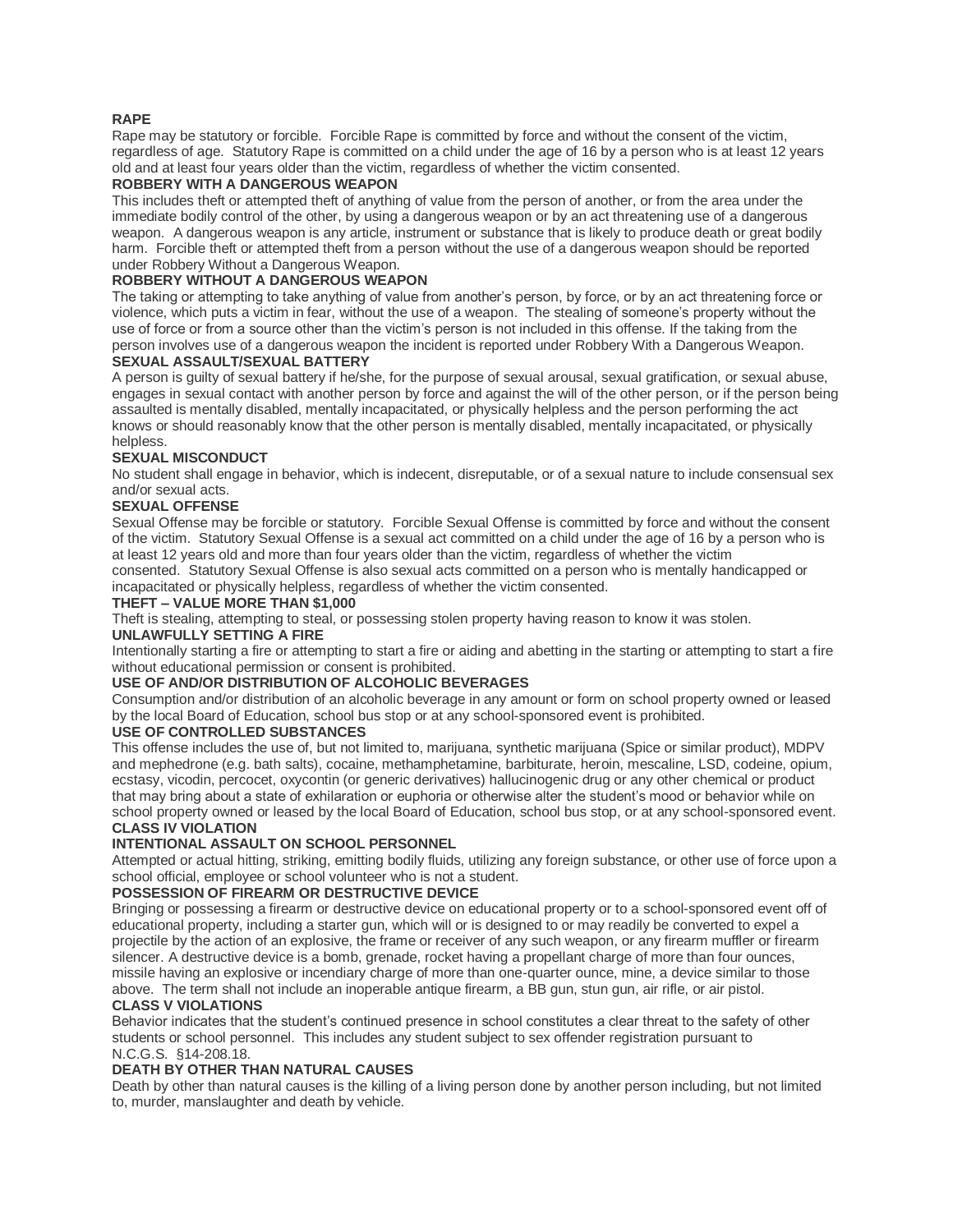## **BUS MISBEHAVIOR VIOLATION**

School transportation service is a privilege, not a right. While riding a school bus, students will at all times observe the directives of the school bus driver and all other rules outlined in this code of conduct. Failure to follow directives **will** result in suspension from riding the bus as determined by the principal/assistant principal. **PROVISIONS FOR ENFORCEMENT**

- 1.
	- 1. **Temporary Suspension –** The principal/assistant principal may impose a temporary suspension prior to a hearing if the presence of the student creates a direct and immediate threat to the safety of other students or staff, or substantially disrupts or interferes with the education of other students or the maintenance of discipline at the school. In such cases, the principal shall give notice of the charges and an opportunity for an informal hearing as soon as practicable.
	- 2. **Short-Term Suspension** The exclusion of a student from school attendance for disciplinary purposes for up to 10 school days from the school to which the student was assigned at the time of the disciplinary action. A short-term suspension does not include the removal of a student from class by the classroom teacher, principal or other authorized school personnel for the remainder of the subject period or one-half of a school day and/or changing the student's location to another room or place on the school premises. (4353) A student subject to short-term suspension shall be provided the following:
		- 1. The opportunity to take textbooks home for the duration of the suspension.
		- 2. Upon request, the right to receive all missed assignments and, to the extent practicable, the materials distributed to students in connection with the assignment.
		- 3. The opportunity to take any quarterly, semester or grading period examinations missed during the suspension period.
	- 3. **Long-Term Suspension** suspension from school, school activities, and school grounds in excess of 10 days but not exceeding the time remaining in the school year except as provided in G.S. 115C-390.1(b)(7). This long-term suspension must have the approval of the superintendent.
	- 4. **Long-Term Suspension – 365 Days** suspension from school, school activities, and school grounds for a period of 365 days as specified in G.S. 115C-390.10 Gun Possession. This long-term suspension must have the approval of the superintendent.
	- 5. **Expulsion** indefinite exclusion from the Cumberland County School system of a student (1) who is 14 years of age or older and (2) whose behavior indicates that the student's continued presence in school constitutes a clear threat to the safety of employees or other students. Also, in accordance with N.C.G.S. §115C-390.11(a)(2), a local Board of Education may expel any student subject to sex offender registration pursuant to N.C.G.S. §14-208.18. Expulsion can only be authorized by the Board of Education, upon the recommendation of the principal and the superintendent.
	- 6. **Disciplinary Reassignments** Reassignment to an alternative program
	- 7. **Calculation of Days** number of days refers to days when schools are in session for students except for reference to a 365-day suspension, which refers to calendar days.
	- 8. **Two Class II Violations** The principal may recommend to the superintendent a disciplinary reassignment or long-term suspension for a student who commits a third suspendable offense after having committed two Class II offenses or greater.
	- 9. **Mandatory Offenses Reportable to Law Enforcement** When the principal has personal knowledge, a reasonable belief, or actual notice from school personnel that an act listed below has occurred on school property, regardless of the age or grade of the perpetrator or victim, the school principal must immediately report to law enforcement officials and the Safety/Security Director. The principal shall also notify the superintendent or his/her designee (Safety/Security Director) in writing or by electronic mail regarding any report made to law enforcement under this section. The superintendent or his/her designee shall provide the information to the local Board of Education. The mandatory reportable offenses are as follows:
		- 1. Assault resulting in serious personal injury
		- 2. Assault involving use of a weapon
		- 3. Kidnapping
		- 4. Possession of controlled substance in violation of the law
		- 5. Possession of a firearm in violation of the law
		- 6. Possession of a weapon in violation of the law
		- 7. Rape
		- 8. Sexual assault (not involving rape or sexual offense)
		- 9. Sexual offense 10. Taking indecent liberties with a minor
		- 11. **Mandatory Reporting of Other Serious Violations** In addition to the 10 reportable offenses listed above any Class III, IV, or V violation must be immediately reported to the Safety/Security Director.
		- 12. **Authority to Search –** School officials have authority to conduct reasonable searches and seizures in accordance with CCS' Board Policy 4342 for the purpose of maintaining a safe, orderly environment and of upholding standards of conduct established by the Board or school.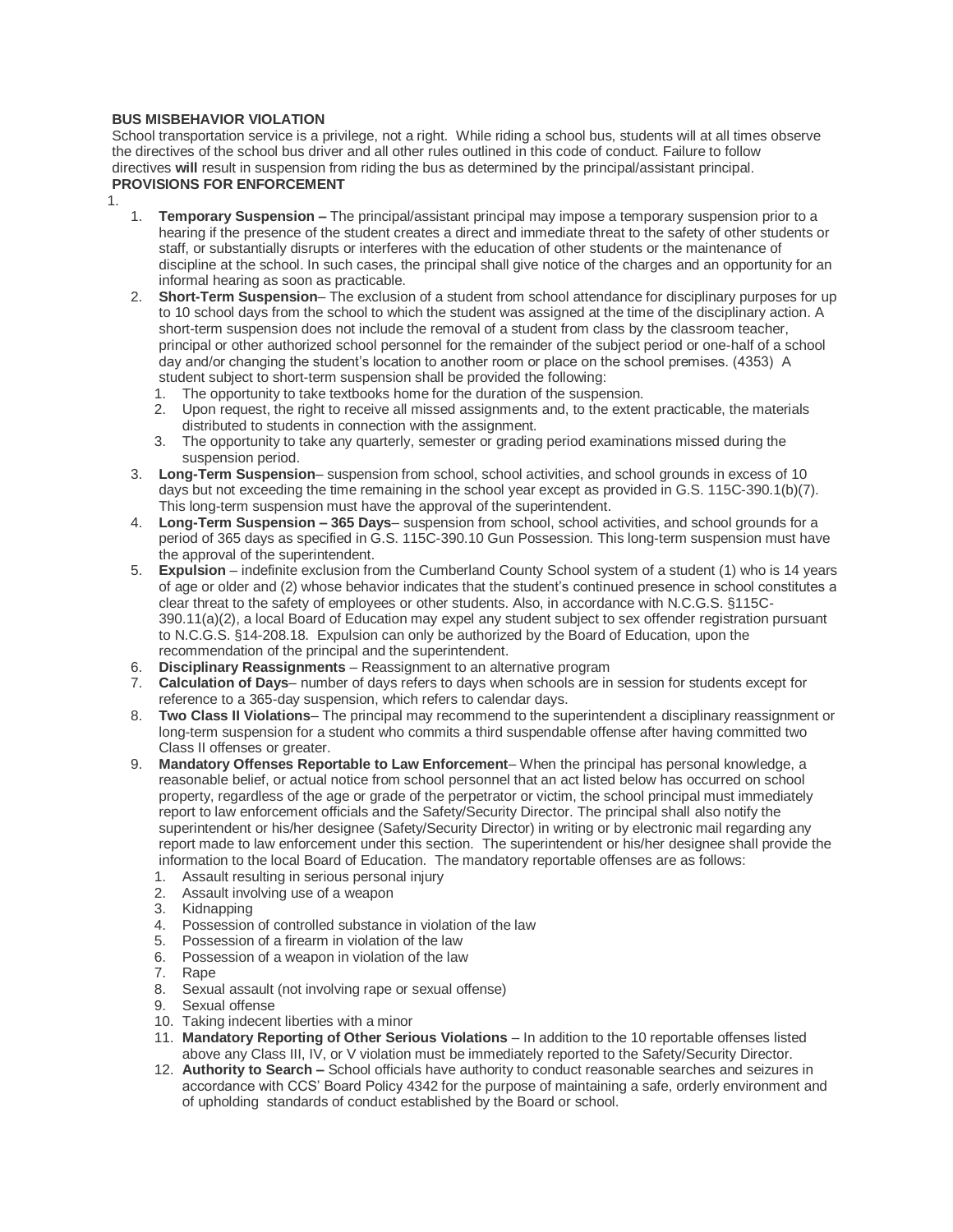- 13. **Questioning of Students by School Personnel** District administrators or the principal of each school, or his/her authorized representative(s), possess legal authority to question students in any reasonable manner in order to investigate possible student misconduct, student health, safety or academic issues, possible child abuse, neglect, or dependency, or possible violations of Board of Education policy.
- 14. **Questioning of Students by Law Enforcement, DSS, or Health Department Personnel** Law Enforcement, Department of Social Services, or Health Department personnel may question students in order to discharge their official duties, with or without parents present as allowed by law, and those personnel are responsible for protecting the constitutional rights of the students who are questioned. Parents are advised that authorities may question students in a variety of situations, including when a student is suspected of committing a crime, when a student may have been a victim of a crime or child abuse or neglect or dependency, or when a student may possess information regarding criminal activities.

# **STUDENT ADMISSIONS**

## In accordance with G.S. 115C-366

(a4) When a student transfers into the public schools of a local school administrative unit, that local Board of Education shall require the student's parent, guardian, or custodian to provide a statement made under oath of affirmation before a qualified official indicating whether the student is, at the time, under suspension or expulsion from attendance at a private or public school in this or any other state or has been convicted of a felony in this or any other state. This subsection does not apply to the enrollment of a student who has never been enrolled in or attended a private or public school in this or any other state.

(a5) Notwithstanding any other law, a local Board of Education may deny admission to or place reasonable conditions on the admission of a student who has been suspended from a school under G.S. 115C-390.5 through G.S. 115C-390.10 or who has been suspended from a school for conduct that could have led to a suspension from a school within the local school administrative unit where the student is seeking admission until the period of suspension has expired. Also, a local Board of Education may deny admission to or place reasonable conditions on the admission of a student who has been expelled from a school under G.S. 115C-390.11 or who has been expelled from a school for behavior that indicated the student's continued presence in school constituted a clear threat to the safety of other students or staff as found by clear and convincing evidence, or who has been convicted of a felony in this or any other state. If the local Board of Education denies admission to a student who has been expelled or convicted of a felony, the student may request the local Board of Education to reconsider that decision in accordance with G.S. 115C-390.12.

## **STUDENT READMISSIONS**

In accordance with G.S. 115C-390.12 and Policy 4362 – Requests for Readmission of Students Suspended for 365 Days or Expelled, all students suspended for 365 days or expelled may, after 180 calendar days from the date of the beginning of the student's suspension or expulsion, request in writing readmission to Cumberland County Schools. **DUE PROCESS**

The Board of Education mandates and the law requires that all students be treated fairly and honestly in resolving grievances, complaints, or suspensions/expulsions.

Due process will be defined as fair and reasonable notices and approaches to all areas of student governance and discipline on the part of all school officials. The principal shall give full and complete consideration to the defense or excuses, if any, made by the student and dismiss the charges if not satisfied as to the guilt of the student or reduce the punishment if not satisfied as to reasonableness of the proposed disciplinary action under all the circumstances. Due process procedures will be followed in accordance with Policies 4351, 4353, 4370. A summary of those procedures is provided below. Students and parents should consult the relevant policy for complete information.

## 1. **SHORT-TERM SUSPENSIONS (10 DAYS OR LESS) (Policy 4351)**

Students and their parent/guardian will be given an opportunity for an informal hearing with the principal/assistant principal before a short-term suspension is imposed. Except in the circumstances described below, a student and their parent/guardian must be provided an opportunity for an informal hearing with the principal/assistant principal before a short-term suspension is imposed. The principal/assistant principal may hold the hearing immediately after giving the student and their parent/guardian oral or written notice of the charges against him or her. At the informal hearing, the student and their parent/guardian has the right to be present, to be informed of the charges and the basis for the accusations and to make statements in defense or mitigation of the charges. Following the hearing, the principal/assistant principal shall provide written notice to the parent of his or her final decision.

## 1. **Temporary (Immediate) Suspension**

A student may be removed from school immediately without a prior opportunity for a hearing if the student's presence in school poses a direct and immediate safety threat or is substantially disruptive. In that case, the notice and opportunity for an informal hearing will be provided as soon as practicable.

## 2. **Notice to Parent or Guardian**

The school administrator will notify the student's parent or guardian that a short-term suspension has been imposed. If English is the second language of the parent, the notice must be provided in English and in the parent's primary language, when the appropriate foreign language resources are readily available. Both versions must be in plain language and easily understandable. The notice will explain why the student has been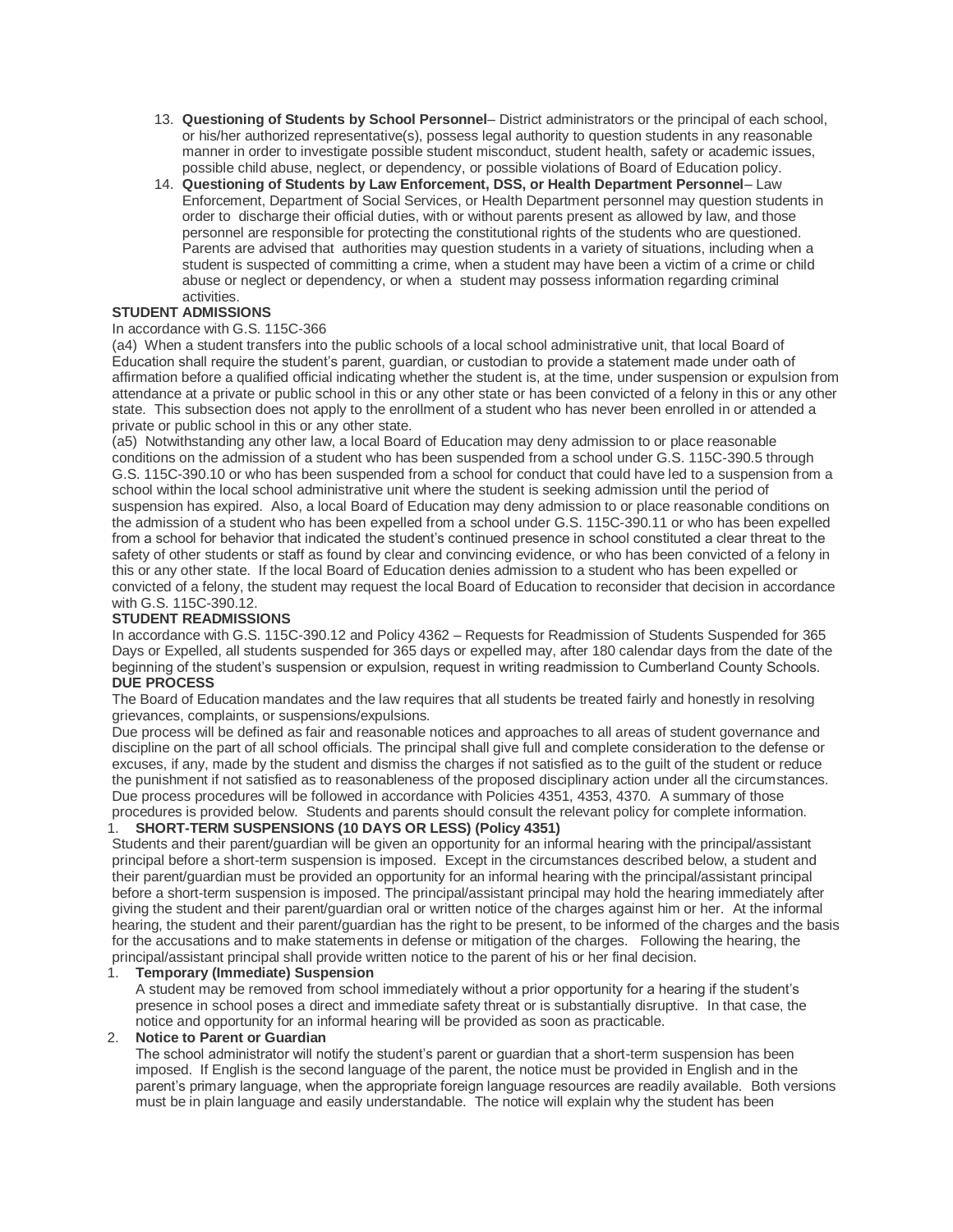suspended and will describe the student's misconduct. The notice will be provided on the day of the suspension when reasonably possible, but no later than two days after the suspension is imposed.

## 3. **Review of Short-Term Suspension Procedure**

If the parent believes that the principal/assistant principal failed to provide the student with sufficient notice of the charges or opportunity to respond to the charges, then the parent shall have five (5) school days from the date of the principal's/assistant principal's decision to make a written request to the superintendent or his/her designee for a review of the suspension procedure. **There shall be no right to appeal a short-term suspension to the Board of Education.**

## 4. **DISCIPLINARY REASSIGNMENTS (Policy 4354)**

Students may be reassigned to an alternative program or school a disciplinary consequence. The alternative program or school will meet the requirements of the standard course of study and provide the student the opportunity to make timely progress toward grade promotion and graduation.

- 1. Before recommending a student for a disciplinary reassignment, the student will be provided the due process procedures applicable to short-term suspensions, described above.
- 2. The principal/assistant principal will provide the student with the due process procedures applicable for short-term suspensions, including written notice of charges and a hearing. In addition, the school administrative hearing shall be held not less than two (2) school days from the date the Notice of Charges and Hearing was mailed or hand delivered to the parent or legal custodian.
- 3. If the principal recommends a disciplinary reassignment, he/she shall submit such recommendation to the Associate Superintendent, Student Support Services, for approval/disapproval
- 4. The parent shall be provided an opportunity to present any further information to the Associate Superintendent, Student Support Services, regarding the proposed disciplinary reassignment through a Request for a Review of a Disciplinary Reassignment form provided by the principal. The form must be submitted to the Cumberland County Schools' Student Assignment Office within two (2) school days of the school administrative hearing.
- 5. A student attending school under a disciplinary reassignment is not eligible for athletic participation and is not permitted on his/her home school campus without prior permission from the principal.
- 6. A student is not entitled to appeal a decision to impose a disciplinary reassignment to the local Board of **Education**
- 7. In addition to the compulsory attendance law, if the student fails to enroll in and regularly attend the alternative educational setting as reassigned, or other appropriate school (e.g. private or charter school, North Carolina Virtual Public School, etc.), the disciplinary reassignment will continue until such time as reassignment to the home school is appropriate as determined by the superintendent or his/her designee. A disciplinary reassignment may continue for a period up to and including that which could be imposed for a long-term suspension. In addition, if the offense(s) leading to the disciplinary reassignment occurs during the final quarter of the school year, the reassignment may include a period up to the remainder of the school year in which the offense was committed and the first semester of the following school year.
- 8. **LONG-TERM SUSPENSION, 365-DAY SUSPENSION, EXPULSION (Policy 4353)**
- 9. Long-term suspension, 365-Day suspension, and expulsion procedures will be followed in accordance with Policy 4353. These procedures include the right to written notice of the proposed discipline and the right to request a full hearing before the disciplinary penalty is imposed.
- 10. The school administrative hearing shall be held not less than two (2) school days from the date the Notice of Charges and Hearing was mailed or hand delivered to the parent or legal custodian.
- 11. A principal may recommend to the superintendent the long-term suspension of any student who willfully engages in conduct that violates a provision of the Student Code of Conduct that authorizes long-term suspension. Only the superintendent or his/her designee has the authority to long-term suspend a student.

## **PROHIBITION AGAINST BULLYING AND HARASSMENT**

The Board of Education believes that all students can learn better in a safe school environment. Cumberland County Schools is committed to ensuring that our students are free from bullying or harassing behavior while at school. Behavior that infringes on the safety of students will not be tolerated. Students and parents are encouraged to report any incidents to school administration as set forth in our anti-bullying and harassment policies and procedures that can be viewed on the CCS' website at: [www.ccs.k12.nc.us](http://www.ccs.k12.nc.us/)

## **SAFE AND CARING SCHOOLS**

It is the position of the Cumberland County Board of Education to promote the safety and well-being of all students, staff, and visitors in our schools. To further that position, school personnel may employ appropriate seclusion and restraint techniques with students consistent with N.C.G.S 115C-391.1, state and local policies and procedures. The superintendent or his/her designee will provide copies of N.C.G.S. 115C-391.1 to parents/guardians and school personnel at the beginning of each year through the Cumberland County Schools' website or other appropriate method.

## **SAFE AND DRUG-FREE SCHOOLS**

In an effort to create in each of our schools an environment highly conducive to learning and in compliance with Safe and Drug-Free Schools Act of 1994 – Title IV, Cumberland County schools provide comprehensive, age-appropriate, developmentally-based drug abuse and violence prevention education for all students from preschool level through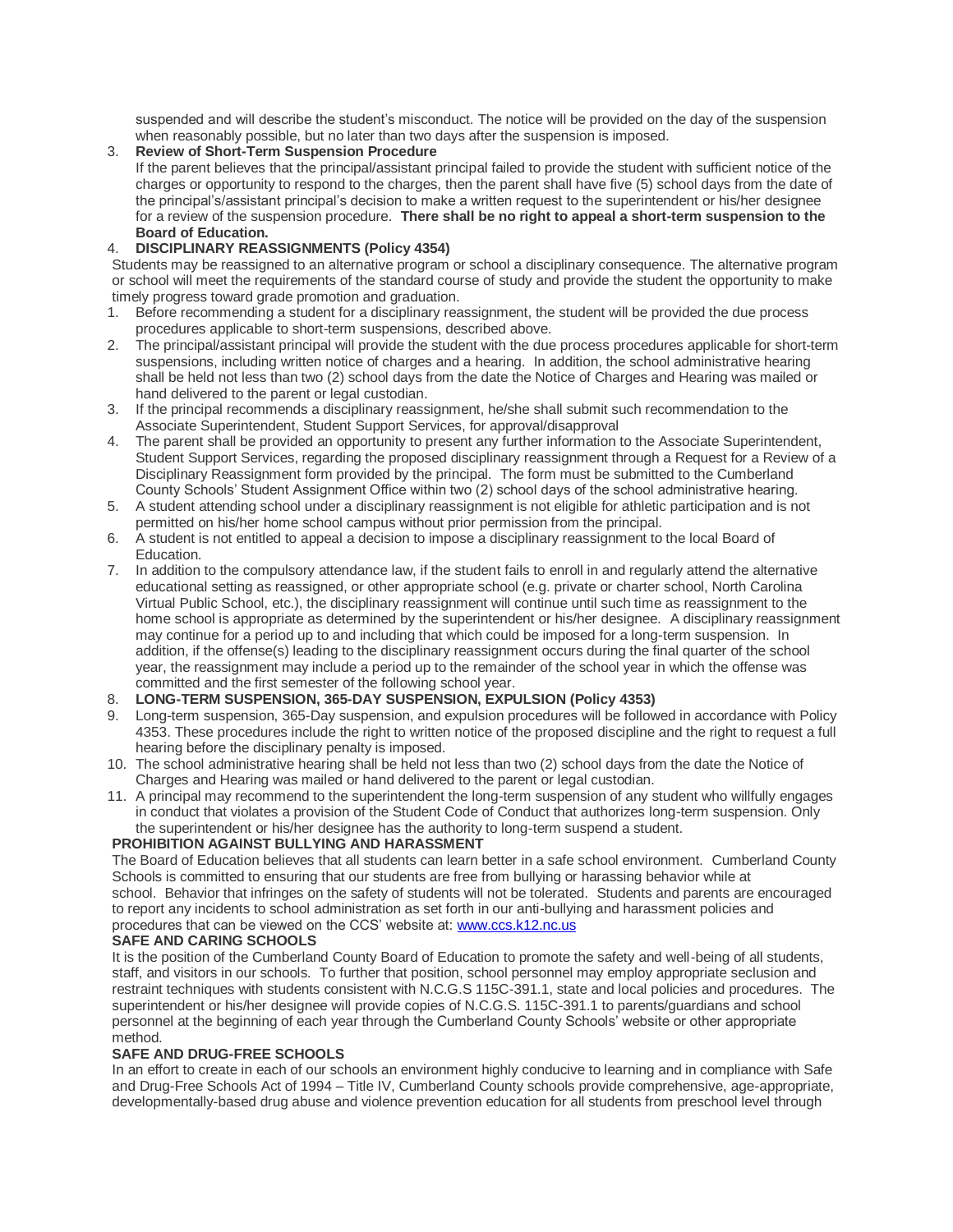grade 12. School-based Student Services teams provide case management, intervention, and referral services and will ensure re-entry into school after treatment for those students who are otherwise entitled to services provided by the Cumberland County Board of Education.

## **STUDENT DRESS CODE**

The Cumberland County Board of Education (Board) believes that the dress and personal appearance of students greatly affect their academic performance and their interaction with other students subject to Policy [4316.](https://boardpolicyonline.com/bl/?b=cumberland&s=127890) The Board requests that parents outfit students in clothing that will be conducive to learning. Generally, dress and grooming standards as determined by the student and his or her parents will be deemed acceptable. However, the Board prohibits appearance or clothing that does the following:

- 1. violates a reasonable dress code adopted and publicized by the school, including a uniform dress code approved by the Board;
- 2. is substantially disruptive;
- 3. is provocative or obscene;
- 4. endangers the health or safety of the student or others;
- 5. promotes products or activities that are illegal for use by minors or
- 6. is destructive to school property.

Each local school will establish and publish a dress code applicable to that school. A student who is not in compliance with these policies or a school dress code will be given a reasonable period of time to make adjustments so that he or she will be in compliance. Examples of prohibited clothing include without limitation attire that depicts, promotes, or advertises gang affiliation, illegal activity, or the sale, possession, or consumption of illegal drugs, alcoholic beverages or tobacco products, sagging pants, or clothing which contains messages or images which cause, contribute to, or constitute sexual harassment.

## **ELECTRONIC COMMUNICATIONS DEVICES**

The Cumberland County Board of Education (Board) permits students to possess communication devices on a limited basis subject to Policies [3225/4312/7320,](https://boardpolicyonline.com/bl/?b=cumberland&s=127779) "Technology Responsible Use" and [4318,](https://boardpolicyonline.com/bl/?b=cumberland&s=127893) "Use of Wireless Communication Devices" and provides local school principals with the authority to set forth rules pertaining to student possession and use of such devices at their individual schools.

# **RIGHTS AND RESPONSIBILITIES**

## **Rights of Students**

Students shall have the right to:

- 1. Pursue a successful education in a safe environment without disruption
- 2. Receive fair and equitable treatment without discrimination in every aspect of the educational system
- 3. Be treated respectfully and as an individual
- 4. Be informed of their rights, responsibilities, and discipline policies

## **Responsibilities of Students**

All students share with the administration and faculty responsibility to develop a safe learning environment within the school. Students shall have the responsibility to:

- 1. Attend school regularly, arrive on time, and bring materials
- 2. Respect the personal, civil, and property rights of others
- 3. Put forth conscientious effort in classroom work and homework
- 4. Groom and dress appropriately
- 5. Have knowledge of and conform to school rules and regulations
- 6. Not use indecent, obscene, or foul language
- 7. Report incidents or activities that may threaten or disrupt the school environment

## **Rights of Parent/Guardians**

Parents shall have the right to:

- 1. Receive regular official reports of their child's academic progress
- 2. Receive an explanation for the basis of any grade given by the teacher
- 3. Request a conference with the teacher and/or principal
- 4. Receive a prompt report of their child's attendance to class or school
- 5. Bring, or have the District provide, an interpreter during disciplinary conferences or hearings, when a parent or student has limited English proficiency and the parent or student requests an interpreter or the school observes that a parent or student's limited English proficiency would deny them an opportunity to meaningfully participate in the conference or hearing

## **Responsibilities of Parent/Guardians**

Parents/guardians shall have the responsibility to:

- 1. Ensure that their children between the ages of 6 and 16 enroll in schools regularly, on time and for the whole school day in accordance with the laws of the State of North Carolina
- 2. Present to school officials any concern in a calm, reasoned manner
- 3. Work with the school on academic, disciplinary, or other related matters pertaining to their child
- 4. Plan the time and place for homework assignments and provide necessary supervision
- 5. Talk with their child about school activities and expected behavior